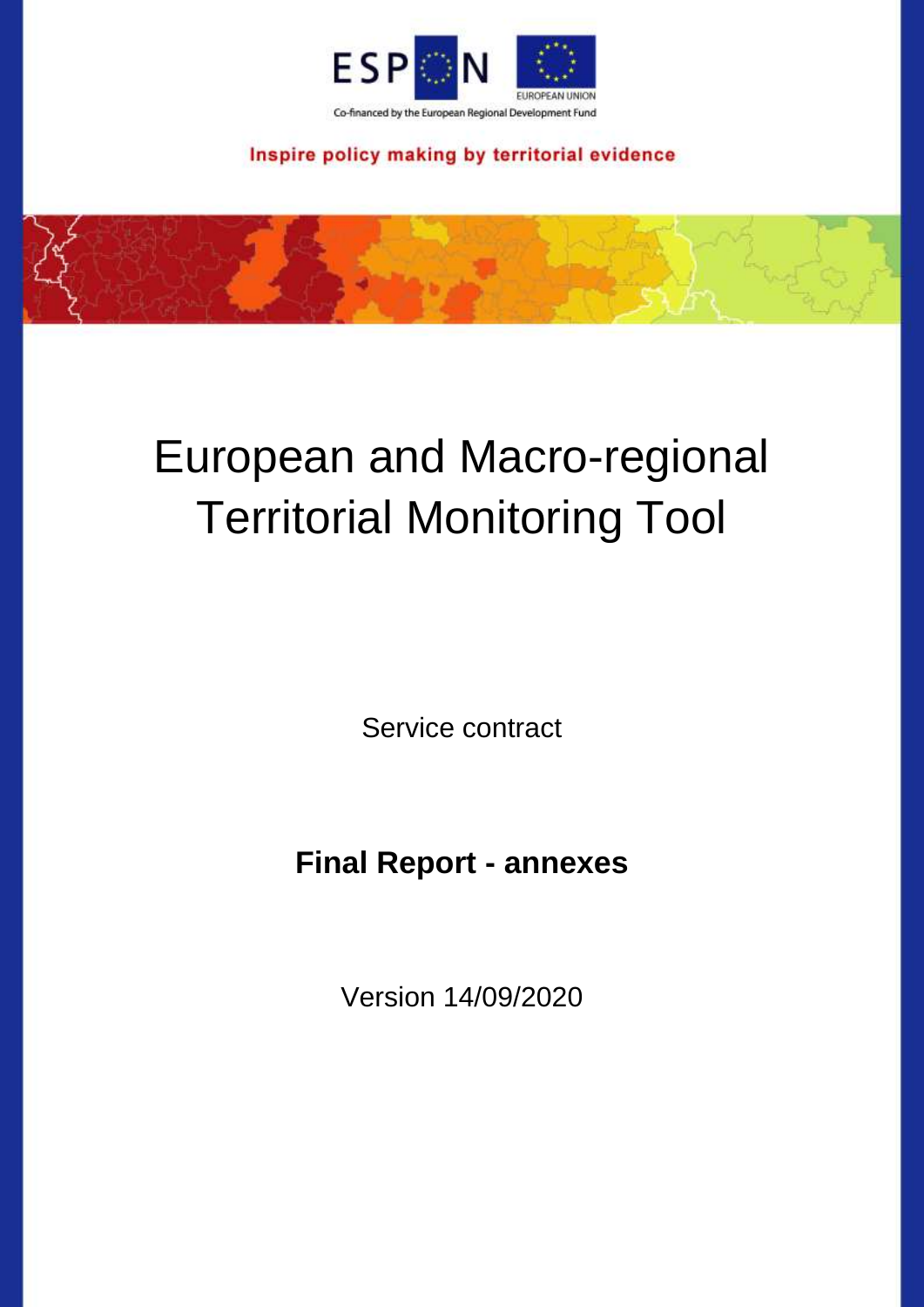This service contract is conducted within the framework of the ESPON 2020 Cooperation Programme, partly financed by the European Regional Development Fund.

The ESPON EGTC is the Single Beneficiary of the ESPON 2020 Cooperation Programme. The Single Operation within the programme is implemented by the ESPON EGTC and co-financed by the European Regional Development Fund, the EU Member States and the Partner States, Iceland, Liechtenstein, Norway and Switzerland.

This delivery does not necessarily reflect the opinion of the members of the ESPON 2020 Monitoring Committee.

#### **Authors**

Efrain Larrea, Andreu Ulied, Oriol Biosca, Jaume Jorba, Dubravka Kruljac, MCRIT - Multicriteri Tobias Chilla, Anna Heugel, FAU Franziska Sielker, University of Cambridge Kosmas Petridis, Hypertech

ESPON EGTC: Sandra Di Biaggio (Project Expert), Johannes Kiersch (Financial Expert),

Information on ESPON and its projects can be found on www.espon.eu.

The web site provides the possibility to download and examine the most recent documents produced by finalised and ongoing ESPON projects.

This delivery exists only in an electronic version.

ISBN: 978-2-919795-36-9

© ESPON, 2020

Printing, reproduction or quotation is authorised provided the source is acknowledged and a copy is forwarded to the ESPON EGTC in Luxembourg.

Contact: info@espon.eu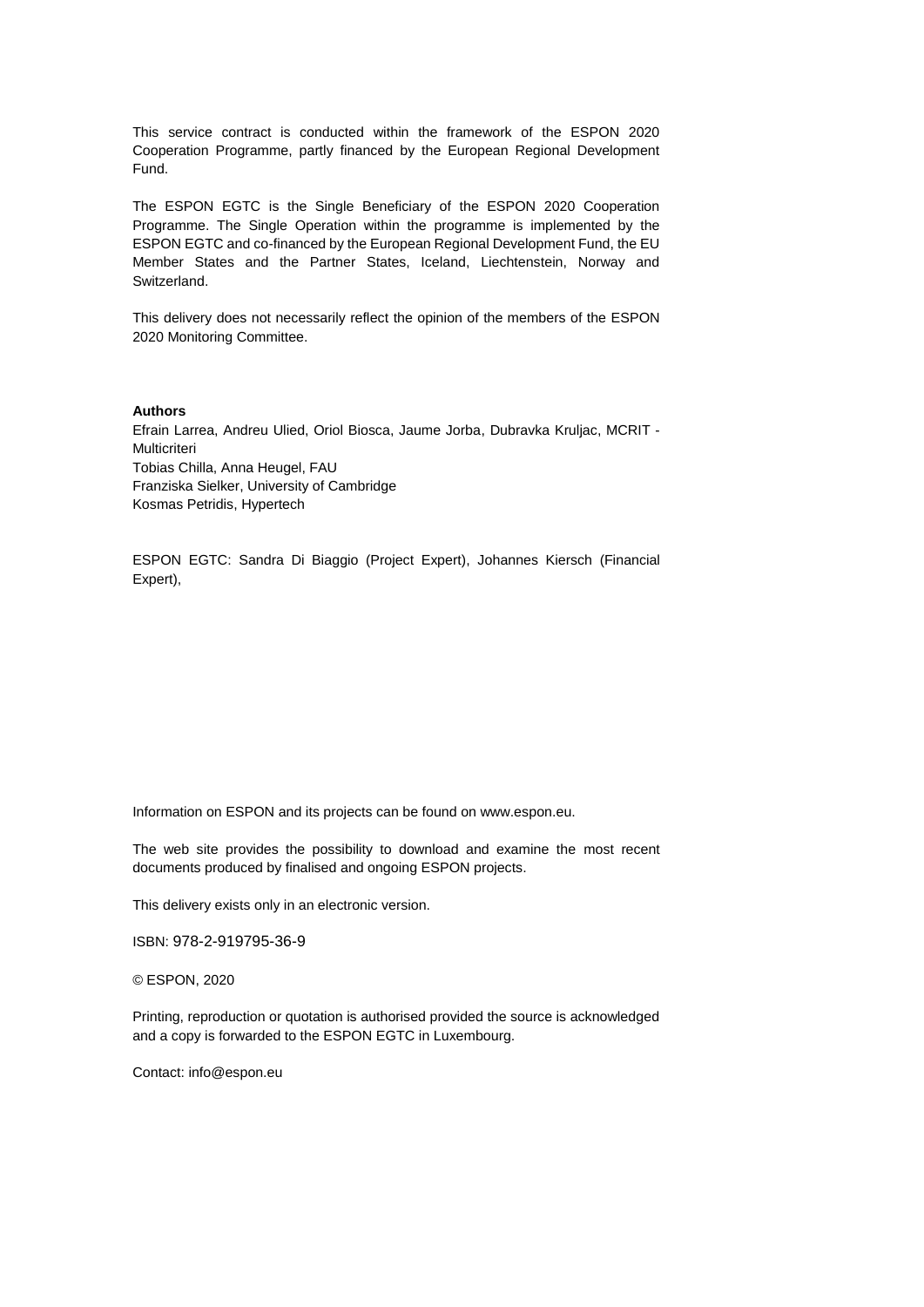## **Table of contents**

|   |         | 1 Work package 1: Participatory approach and dialogue with Steering Committee  4 |  |
|---|---------|----------------------------------------------------------------------------------|--|
| 2 |         |                                                                                  |  |
|   | $2.1 -$ |                                                                                  |  |
|   | 2.1.1   |                                                                                  |  |
|   | 2.1.2   |                                                                                  |  |
|   | 2.1.3   |                                                                                  |  |
|   | 22.     |                                                                                  |  |
| 3 |         |                                                                                  |  |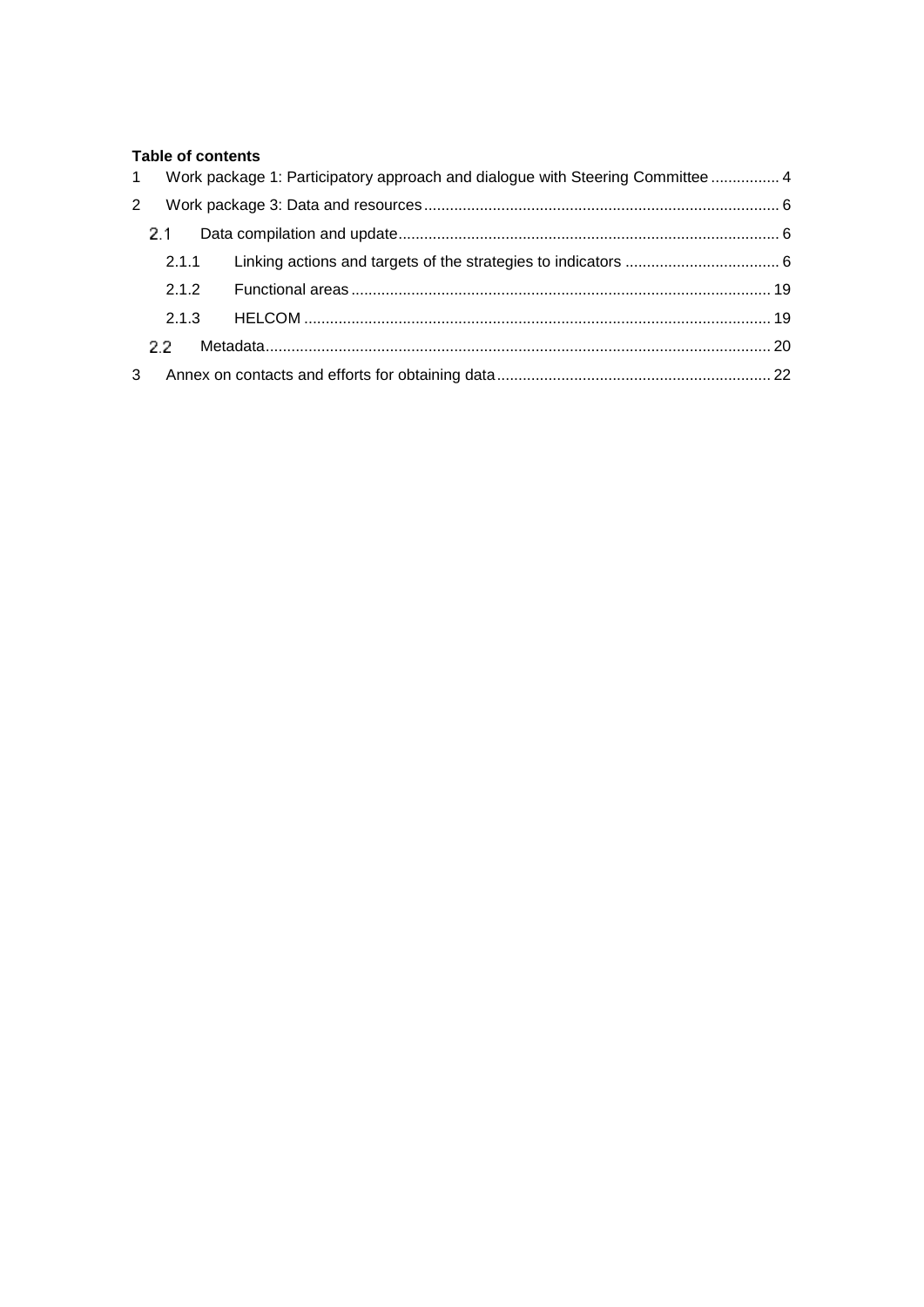# **List of Figures**

# **List of Tables**

|--|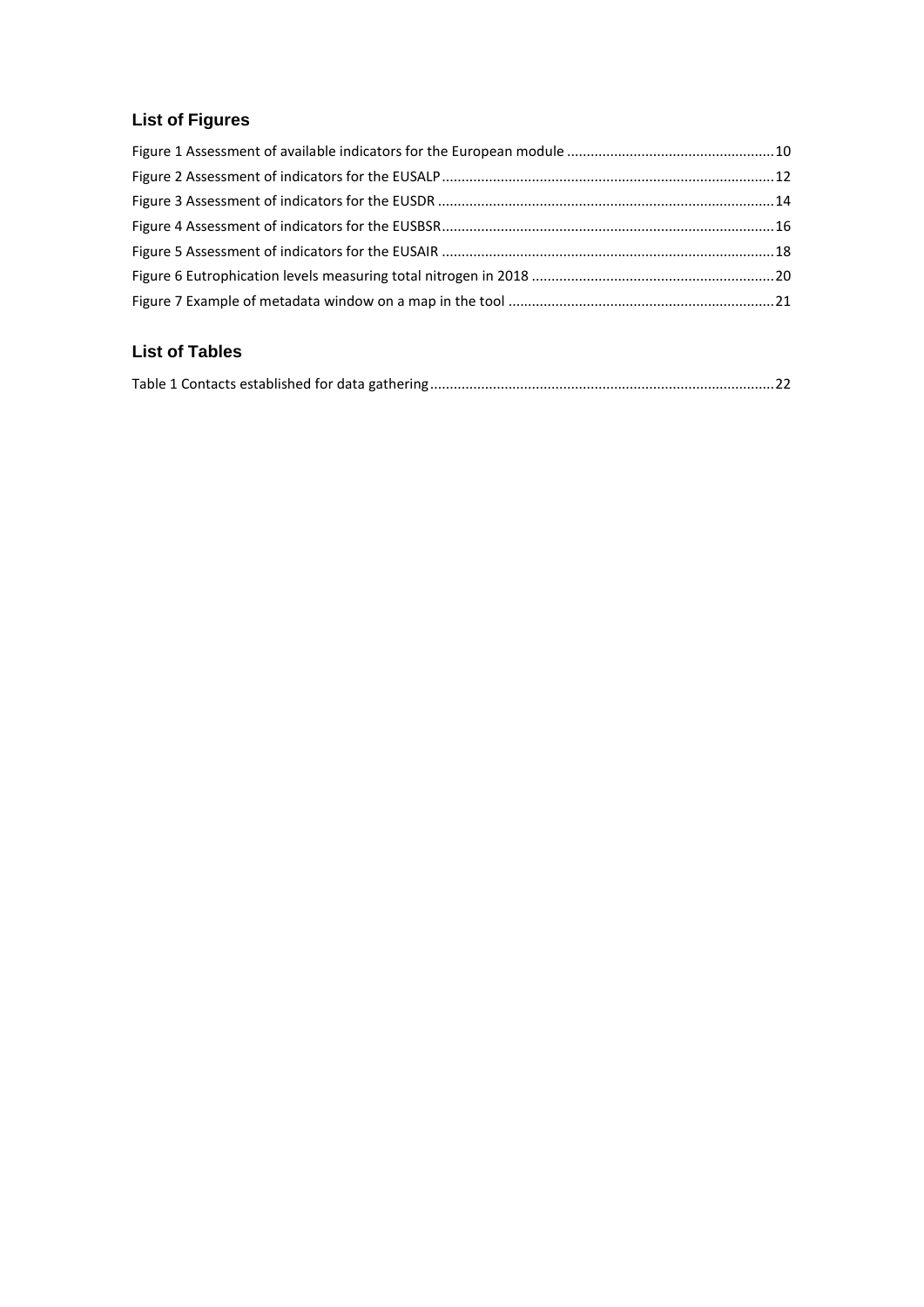## **Abbreviations**

| ЕC            | <b>European Commission</b>                               |
|---------------|----------------------------------------------------------|
| <b>EGTC</b>   | <b>European Grouping of Territorial Cooperation</b>      |
| MRS. ESPON    | European and Macro-regional Territorial Monitoring       |
| <b>ESPON</b>  | <b>European Territorial Observatory Network</b>          |
| EU            | <b>European Union</b>                                    |
| <b>EUSAIR</b> | EU Strategy for the Adriatic-Ionian Region               |
| <b>EUSALP</b> | EU Strategy for the Alpine Region                        |
| <b>EUBSR</b>  | EU Strategy for the Baltic Sea Region                    |
| <b>EUSDR</b>  | EU Strategy for the Danube Region                        |
| <b>IDA</b>    | International Development Association                    |
| <b>IMF</b>    | International Monetary Fund                              |
| <b>MRS</b>    | <b>Macroregional Strategy</b>                            |
| <b>OECD</b>   | Organisation for Economic Co-operation and Development   |
| <b>ToR</b>    | Terms of Reference                                       |
| UN HDRO       | Human Development Report Office of the United Nations    |
| <b>UNCTAD</b> | United Nations Conference on Trade and Development       |
| <b>UNDESA</b> | United Nations Department of Economic and Social Affairs |
| <b>UNDP</b>   | United Nations Development Programme                     |
| <b>UNEP</b>   | United Nations Environment Programme                     |
| <b>UNWTO</b>  | United Nations World Tourism Organisation                |
| <b>WEO</b>    | <b>World Economic Outlook</b>                            |
| <b>WTO</b>    | <b>World Trade Organisation</b>                          |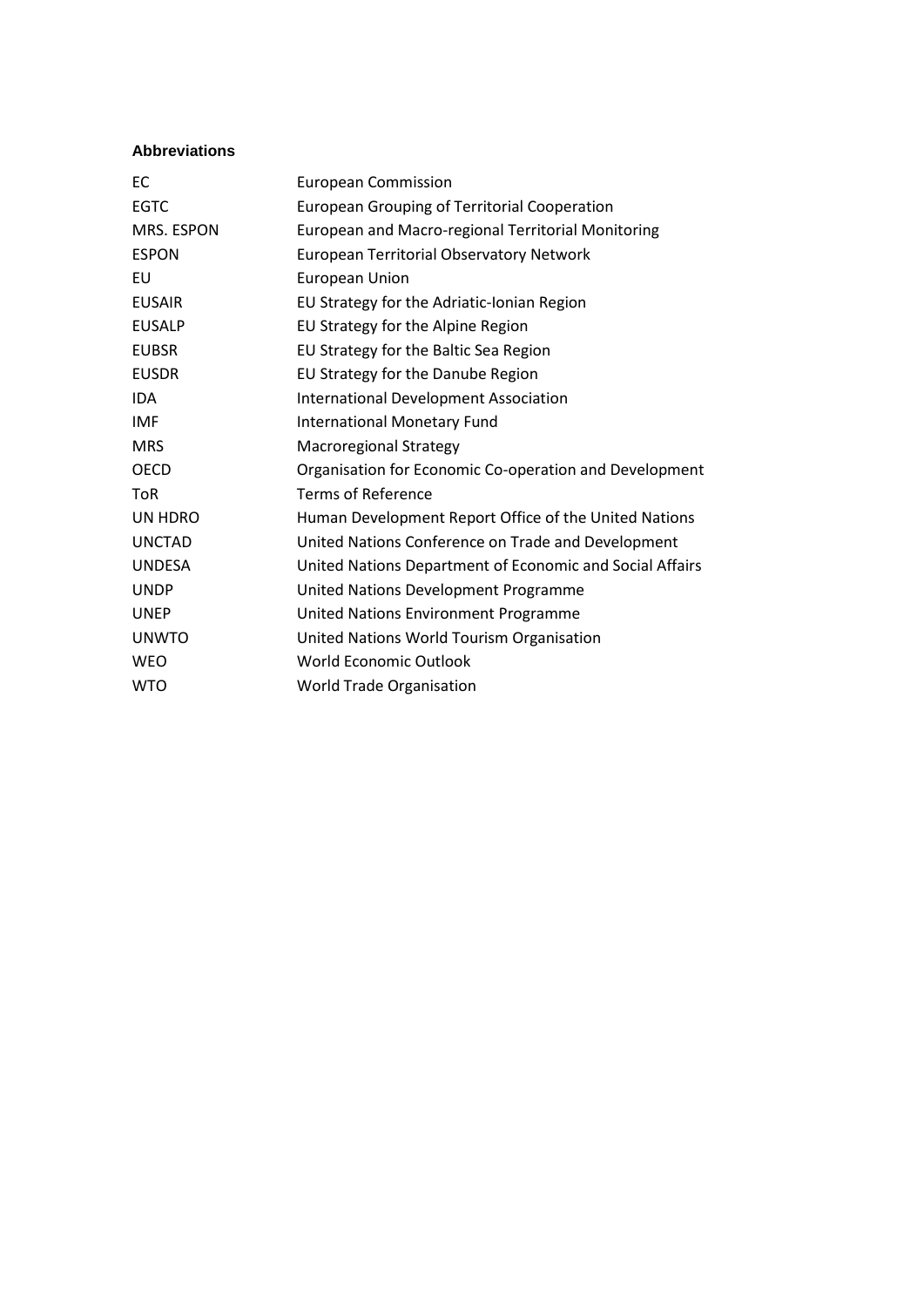# <span id="page-5-0"></span>**1 Work package 1: Participatory approach and dialogue with Steering Committee**

Throughout the project implementation, the participatory approach had to be adapted. This modification was decided jointly by the Lead partner, the ESPON EGTC and the experts on macro-regional development from the Universities of Erlangen and Cambridge that joined the project consortium only in March 2020. The background was the following: In the early project phase, a broad range of macroregional stakeholders were approached by asking for their data needs. Expectations were raised that the tool would allow for monitoring the activities of macro-regions and allowing Priority Areas to monitor towards their individual objectives. This led to high expectations with regard to data availability that did not fit the scope of an ESPON programme project that has to depend to secondary statistical data. The interim version of the EMTM tool provided rather general indicators with little reference to the macroregional dynamics, and did not reflect the macro-regional governance structure.

This led to major modifications of the project implementation, both in the overall structure of the tool and also with respect to the stakeholder involvement.

Firstly, the tool structure was targeted to political priorities on a *textual* basis. The main structure of the tool allows a representation of the activities and priorities of the macro-regional. At the same time, the selected indicators cannot always be linked to specific cooperation goals due to severe data availability problems. Instead, the indicator selection follows the criteria of preferably good availability also on a fine scale and only secondly of a close link to cooperation goals (for more details see the chapter on the indicator selection in the main report).

Secondly, the modified stakeholder approach limited the focus on a rather small group of 'key stakeholders', i.e. persons with the capacity to steer political debates and to help the project consortium with open exchanges and information. This was done in view of ensuring a long-term understanding and support for the project through key stakeholders.

Based on the initial stakeholder consultations as well as the macro-regional experts' knowledge, stakeholders on different macro-regional level are identified, including National Coordinators, the European Commission, Thematic Coordinators (PACs, AG Leaders...), MRS experts with ESPON experience etc. In the Baltic Sea Region, VASAB played an important role to ensure the links to relevant territorial cooperation processes in the Baltic Sea Region.

More concretely speaking, the following changes applied:

- More focus in the stakeholder involvement: The stakeholder dialogue has now to consider the realistic and concrete options and potential use cases of the EMTM web tool in a stronger way. This means to present the new 'beta version' that will be online in early April and focus the stakeholder dialogue along this proposal. In parallel, concrete questions of data availability will be solved by approaching relevant institutions.
- More continuous stakeholder involvement: Until now, the idea was to address a rather large group of stakeholders via email surveys and the involvement in meetings that take place anyhow. In the remaining project time, it is important to be in touch with a series of stakeholders from all MRS and the European level on a bilateral level. This means to approach a series of key stakeholders via mail, phone and tele conferences to discuss relevant aspects in a continuous way along the beta version of the modified tool.

The participatory approach followed the following objective:

1. Discussion of relevant indicators and ensuring the policy relevance,

*European and Macro-regional Territorial Monitoring Tool Final Report - Annexes, ESPON 2020* 4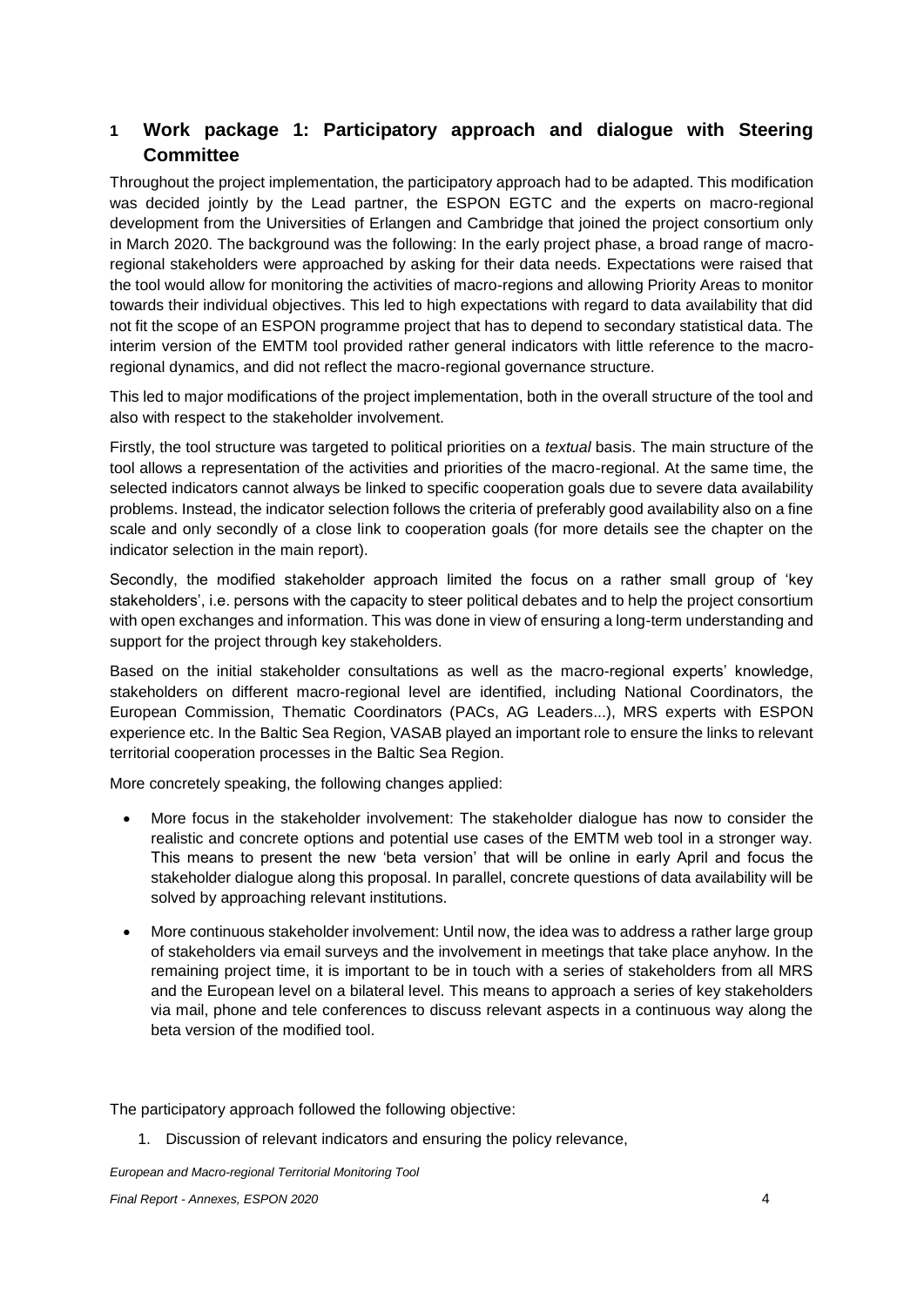- 2. Discussion of potential use of the tool and identifying stumbling blocks for potential take-ups,
- 3. Discussion of political narratives and 'hot topics',
- 4. Promotion of the restructured tool among the stakeholders.

The new strategy turned out to work in practise. It is true that a certain level of frustration was felt in some stockholder groups with regard to the small quantity of really 'new data' in the tool. At the same time, the existing options were appreciated, and the links towards existing activities were appreciated.

The plan was to broaden the stakeholder scope towards the end of the project. Indeed, the steering committee was involved on a continuous basis. The involvement of a broader public, including *all*  national representatives and thematic coordinators, turned out to be unrealistic. This has to be seen against the background of a) the systematic restructuring of the whole tool and b) the Covid-19-crisis that hampered all kinds of communicative processes due to the comprehensive travel restrictions and cancellation of numerous events.

The objective remains to develop a practical and operational ESPON European and Macro-regional Territorial Monitoring Tool that helps policy makers to monitor development trends and policy performance.

Against this background, it is important to use the outreach activities of the project to a) ask for further feedback and b) to foresee the possibility to implement critical feedback (at least on a pragmatic level) and c) to allow the Priority Area level to closer align the representation of the PAs towards their needs by e.g. identifying further indicators.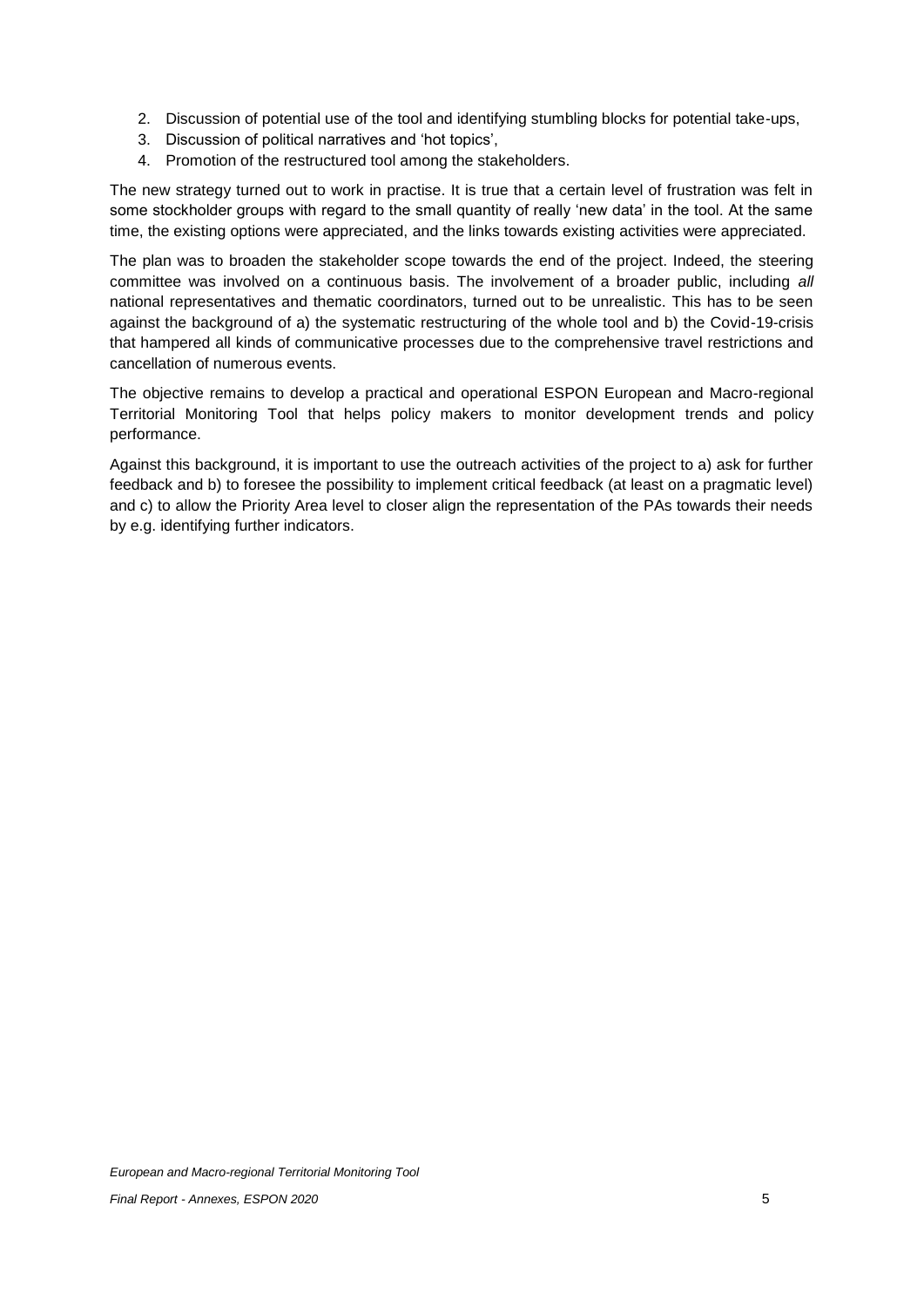# <span id="page-7-0"></span>**2 Work package 3: Data and resources**

#### <span id="page-7-1"></span> $2.1$ **Data compilation and update**

During the development of the project, several data sources have been analysed and considered in order to gather all the relevant indicators to fill in the tool.

As a summary the tasks that have been carried out are the following:

- Linkage between priority areas/horizontal actions/targets in the four macro-regions with relevant indicators
- Incorporation of functional areas
- Analysis of information from HELCOM

In this process of gathering data the consortium has contacted several persons and institutions. [Table](#page-23-1)  [1](#page-23-1) (in an annex at the end of the document) summarizes these contacts

# <span id="page-7-2"></span>**2.1.1 Linking actions and targets of the strategies to indicators**

The main task in relation to indicators has been to propose which indicators can be used for measuring the status of the different priority areas, targets and objectives of the strategies.

The consortium has dedicated time to analyse several data sources in order to find suitable candidates for indicators. This search has included databases, information from European cooperation programmes as well as different projects that are relevant to the macro-regional strategies.

| <b>Databases</b>                                                                                                                                                                                                                                                                                                                                                                      | European programmes                                                                                                                                                                                                                                                                            | Other sources                                                                                                                                                                                                                                                                                                                                                                                                                                                                                               |
|---------------------------------------------------------------------------------------------------------------------------------------------------------------------------------------------------------------------------------------------------------------------------------------------------------------------------------------------------------------------------------------|------------------------------------------------------------------------------------------------------------------------------------------------------------------------------------------------------------------------------------------------------------------------------------------------|-------------------------------------------------------------------------------------------------------------------------------------------------------------------------------------------------------------------------------------------------------------------------------------------------------------------------------------------------------------------------------------------------------------------------------------------------------------------------------------------------------------|
| <b>ESPON</b><br>Eurostat<br>Worldbank<br><b>OECD</b><br><b>UNESCO</b><br><b>IOM</b><br><b>EEA</b><br><b>Biodiversity Information</b><br><b>System for Europe</b><br><b>ICAO International Civil</b><br><b>Aviation Organization</b><br><b>ICPDR</b><br><b>National Statistical</b><br>$\bullet$<br><b>Offices</b><br>EURO-Cordex<br>database<br><b>KEEP</b> database<br><b>HELCOM</b> | Websites of the<br>$\bullet$<br><b>Interreg Programmes</b><br>(CBC and<br>transnational)<br>Websites of the MRS<br>$\bullet$<br>https://www.alpine-<br>region.eu/<br>https://www.adriatic-<br>ionian.eu/<br>https://www.balticsea-<br>region-strategy.eu/<br>https://www.danube-<br>region.eu/ | <b>ESPON Projects</b><br>$\bullet$<br>European Parliament<br><b>European Commission</b><br><b>COWI-Study</b><br><b>Alpine Convention</b><br><b>JRC</b><br>$\bullet$<br>Routes4U Feasibility<br>$\bullet$<br>study<br><b>Attractive Danube atlas</b><br>$\bullet$<br>AlpInfo2014<br>$\bullet$<br>Monitoring of road<br>$\bullet$<br>traffic related effects in<br>the Alpine Space and<br>common measures -<br>iMonitraf<br><b>ZAMG</b><br>$\bullet$<br>Danube Commission<br>Danube Logistics<br><b>UNDP</b> |

In order to establish a meaningful and user-friendly indicator set, the project applies a two-step approach. In a first step, it is necessary to select the most appropriate indicators for a 'long list' and to categorise their potentials and limitations.

*European and Macro-regional Territorial Monitoring Tool*  This scoping of indicators from the reviewed sources follows the following criteria: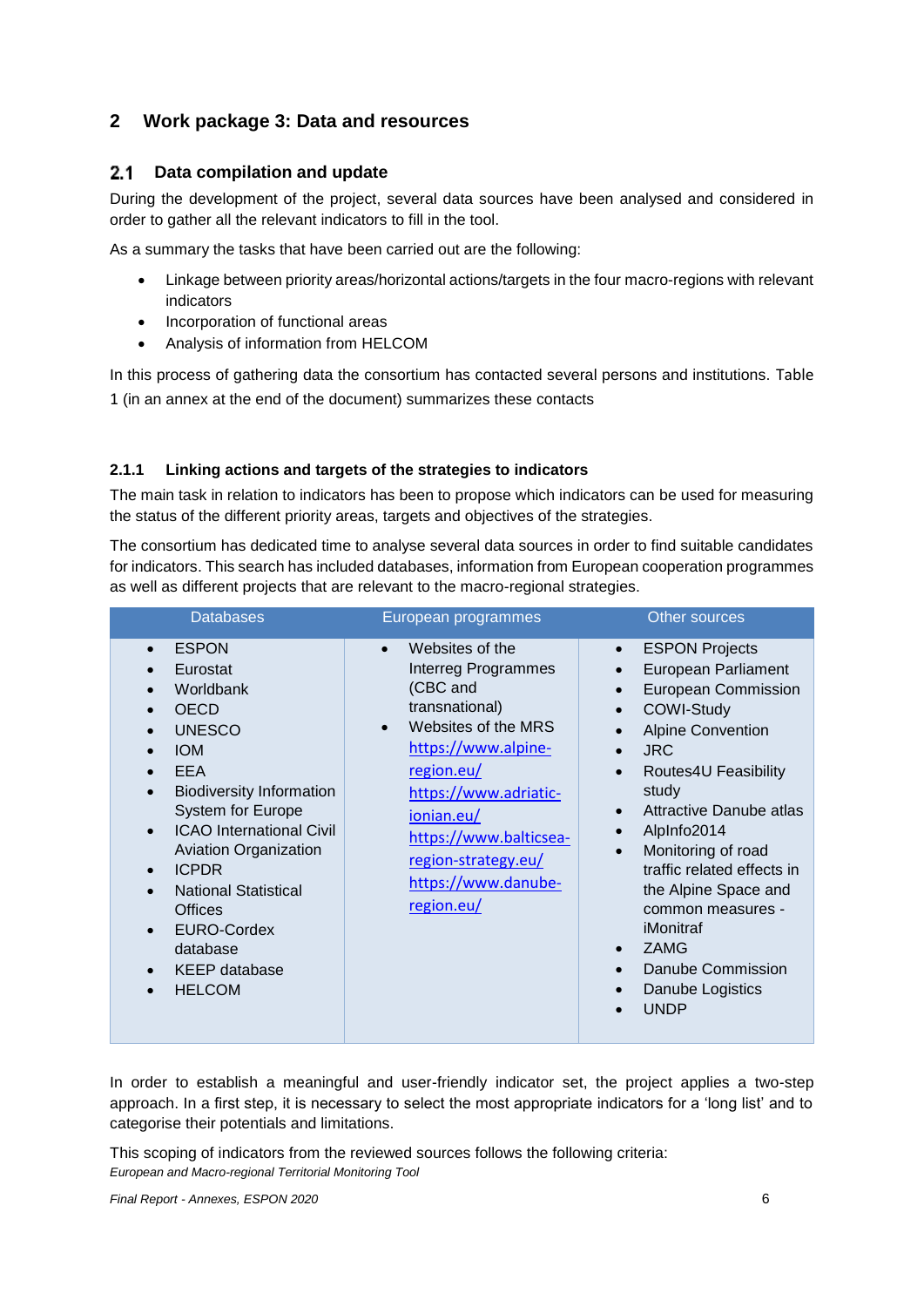- 1. Policy relevance. The selected indicators have to measure in a direct or indirect way the political objectives. This has to consider that some of the political objectives explicitly mention specific indicators (for instance the EUSDR PA1A calls for an "Increase [of] the cargo transport on the river by 20% by 2020 compared to 2010" and Eurostat offers this specific indicator). Other objectives can hardly be linked to quantitative indicators (e.g. PA3 of EUSDR postulating "green tourist products along the Danube Region" for which no specific indicator can be defined).
- 2. Geographical coverage. We prioritise indicators that include a wider coverage in number of countries, ideally covering all countries included in the different macro-regions. This is especially relevant for non-EU member states that tend to be not included in the European data repositories.
- 3. Geographical level. The availability of data on regional level is a critical point.NUTS3 is preferred whenever possible, but at least NUTS2 has to be offered as macro-regions are mainly defined at this level. The selection also considers availability at other territorial levels (Functional Urban Areas, Cities, trans-national cooperation areas, cross-border regions). Some of these territorial levels can be derived from NUTS3 indicators, but it is preferred if the indicator already exists for them from an official source.
- 4. Time coverage. We prioritise indicators that have long time series in order to be able to show trends over time (i.e. preferably indicators available for at least 15 years in order to cover the period before the economic crisis of 2008). A second requirement in terms of time is that the indicators do not have gaps if possible. Moreover, it is useful to have data for the most recent years ("timeliness") , as it happens for certain indicators that they are available with a time lag of several years (meaning that values for recent years 2016-2019 are not available, for instance GDP figures for 2017 have not been available until 2019).
- 5. Reliability. For the selection of indicators, we give priority to data sources that were already identified on the ToR and the inception phase. These sources are considered to be the most reliable, and include EUROSTAT, ESPON database, JRC database, Keep database and the official national statistical institutes. If necessary, data from other sources such as projects or papers will also be considered.
- 6. Updating periodicity. Priority is given to indicators that are updated more regularly, ideally on an annual basis, in order to guarantee a proper coverage of future years.
- 7. Access to the data. Priority is given to data sources that allow automatic retrieval of the data through online web services, as this guarantees that the tool is fed with the most up-to-date values. The second-best option is the possibility to use data as a database, sheet or pdf directly from an online source.

This scoping exercise has led to a broad indicator basis for all modules. At the same time, several indicator sets are not sufficient with regard to the data quality, others tend to be redundant, and for a few priority areas, no statistical data are available at all. This is why in a second step, the data selection, complementation and finalisation has to ensure a good usability of the tool.

In a second step, the mentioned long list is to be developed towards the final monitoring options which means that the following priorities apply: The indicators…

- 1. …have to be meaningful in particular with regard to the political objectives of the macroregional strategy and they are sound and reliable with regard to spatial monitoring in general
- 2. …have to cover a reasonable level of data availability (at least one indicator on the regional level, at least one level covering the complete perimeter including third countries)
- 3. …are not too similar or redundant (e.g. not similar versions of age indices)

During the process there has been an exercise of determining how useful the collected indicators could be. The following figures show the results of this exercise labelling each indicator:

- "Reg+" if complete data on NUTS 2 or 3,
- "Reg -" if uncomplete but still meaningful dataset,

*European and Macro-regional Territorial Monitoring Tool*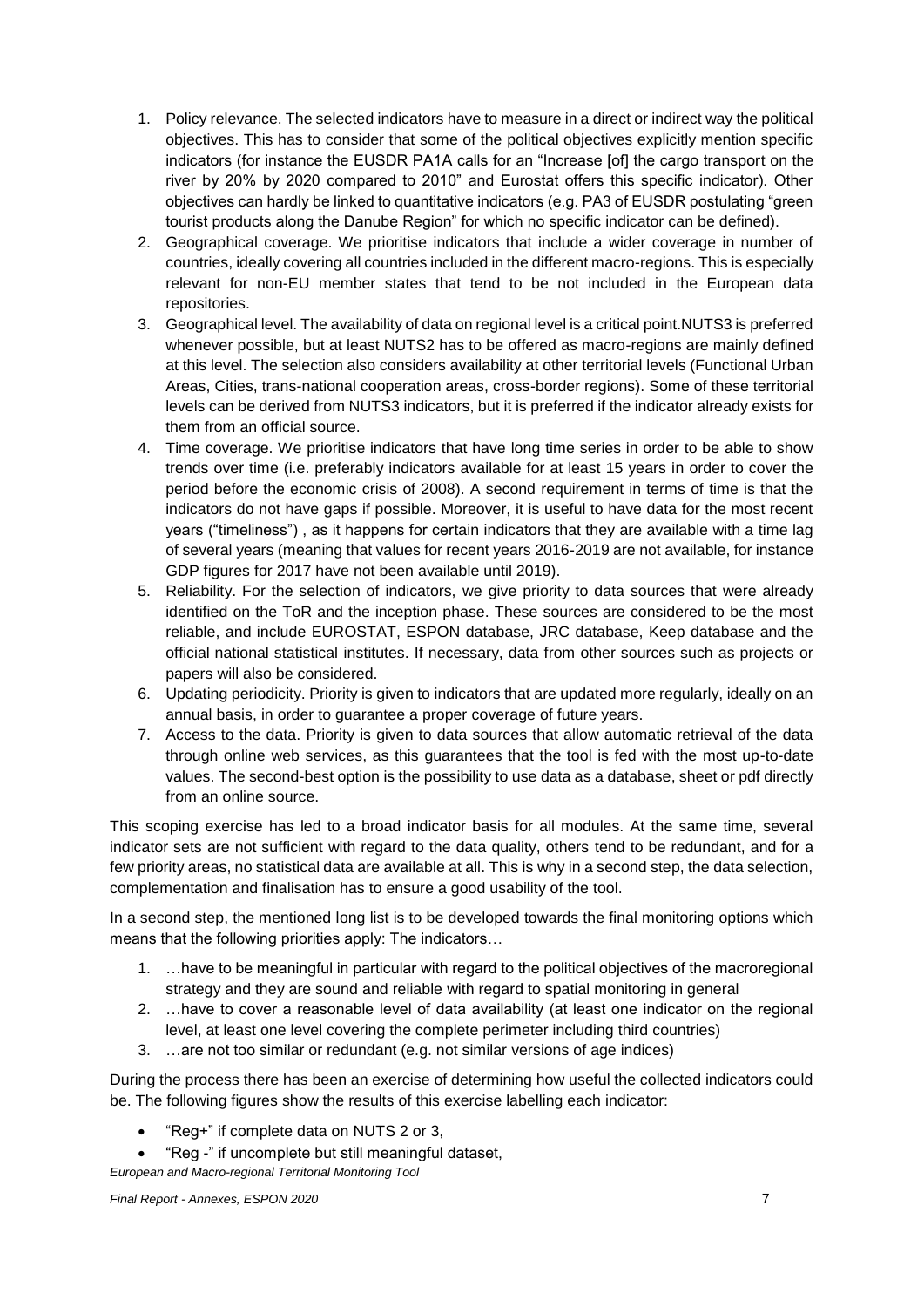- "Nat+" for complete NUTS0 data set,
- "Nat-" if uncomplete but still meaningful dataset
- "0" if not realistic to have a meaningful dataset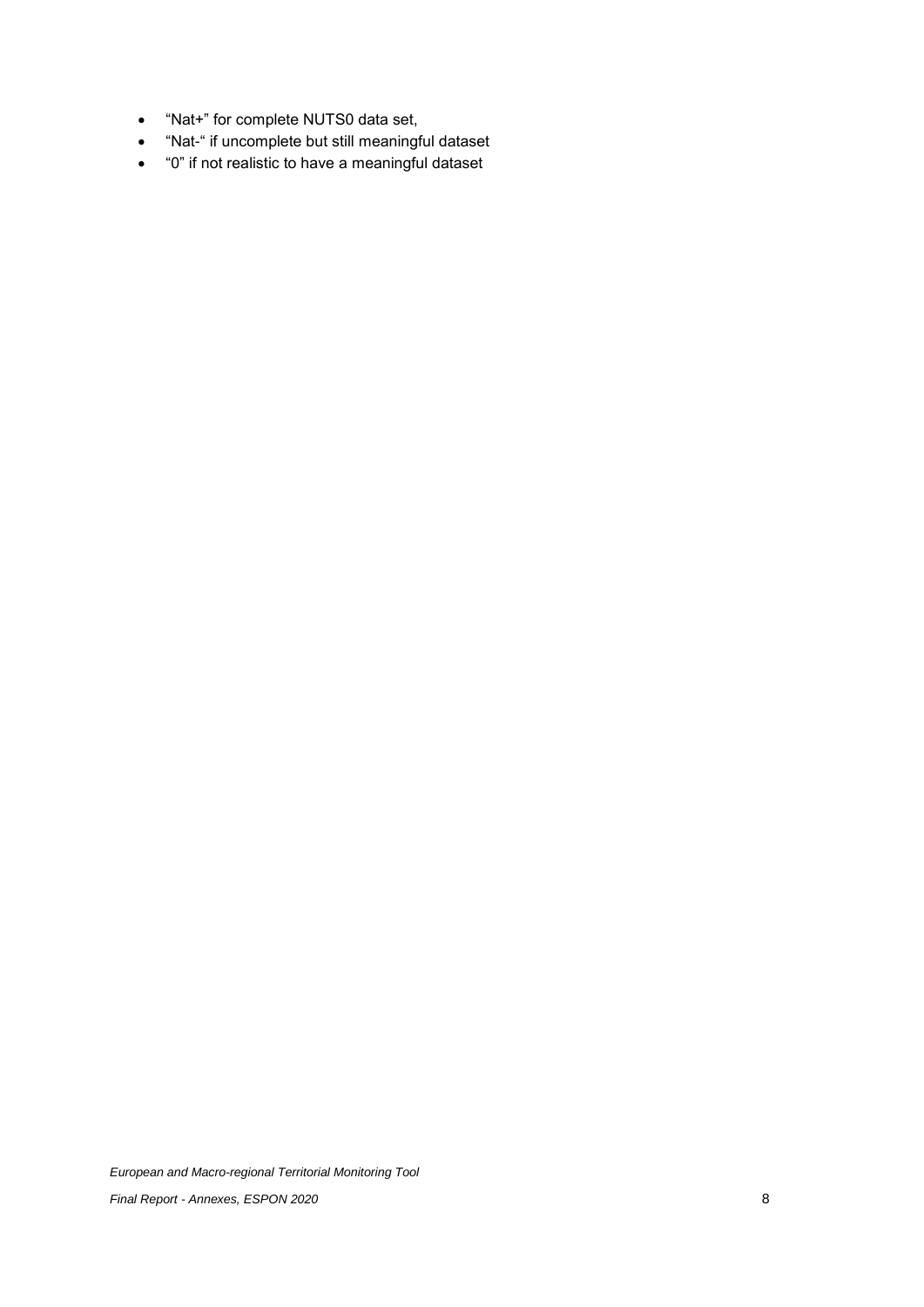# European Module



**European and Macro-regional Territorial Monitoring Tool**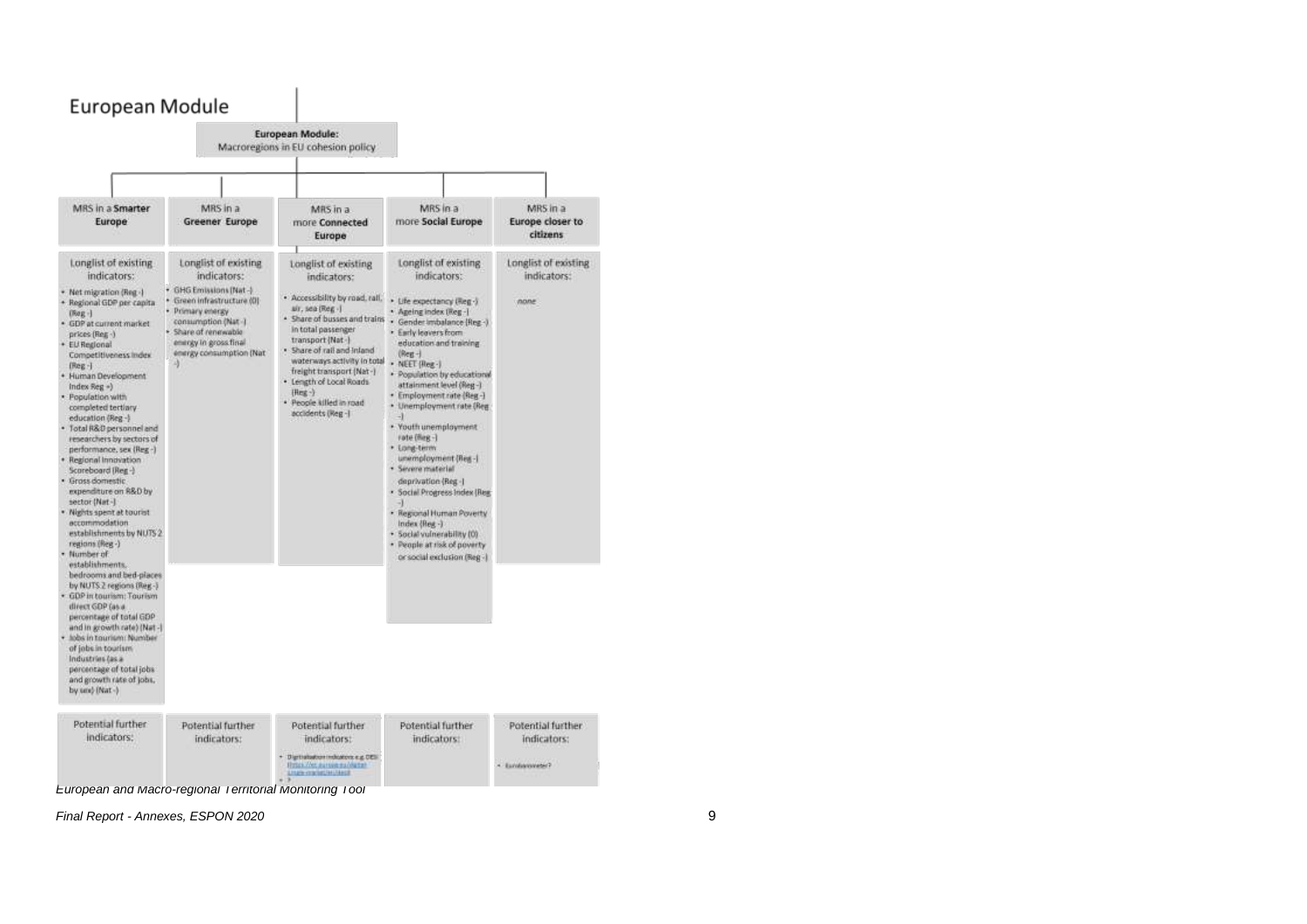**Figure 1 Assessment of available indicators for the European module**

<span id="page-11-0"></span>*European and Macro-regional Territorial Monitoring Tool*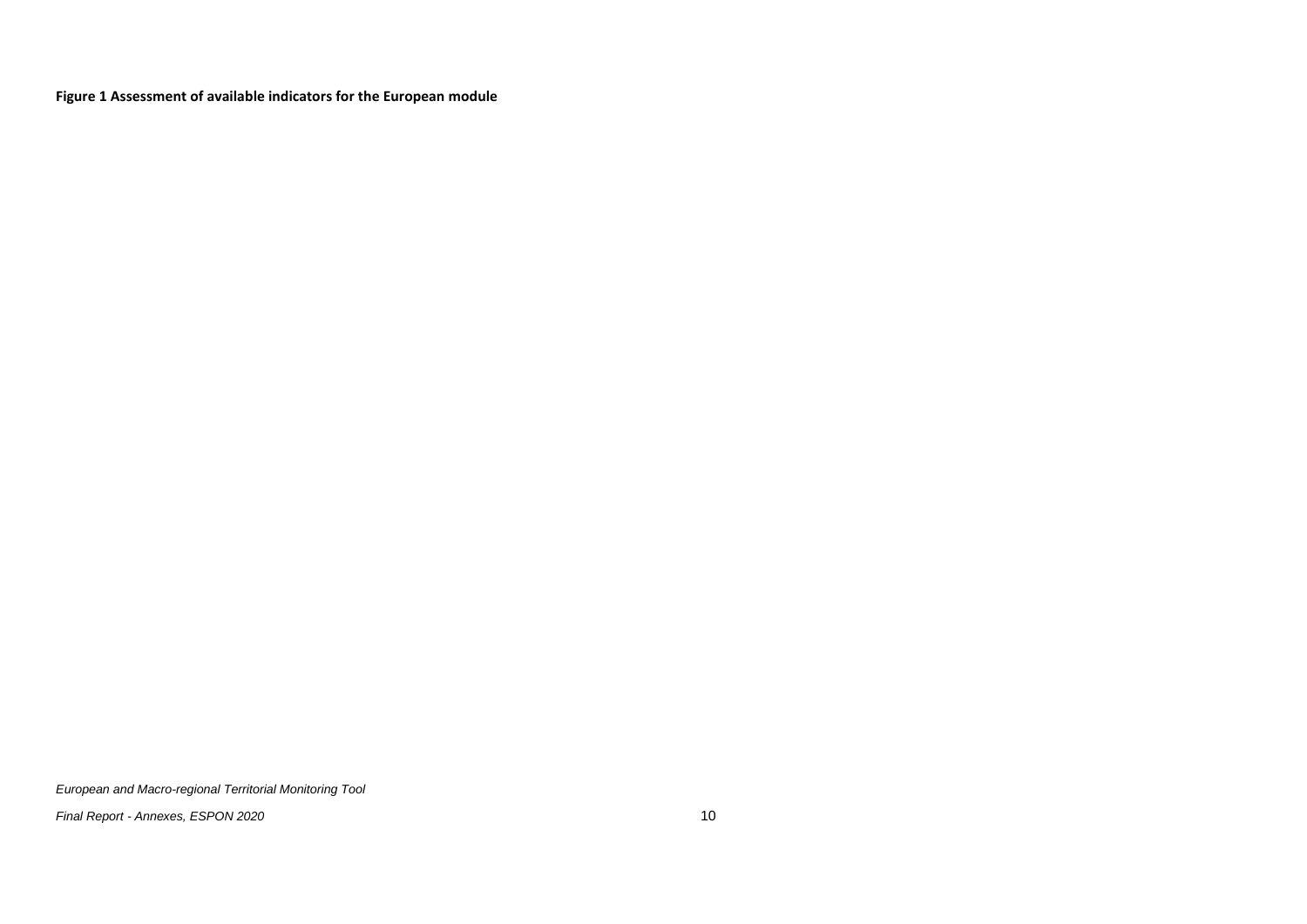**FUSALP** 

Color scheme indicators: available I very incomplete I not available

#### Short description of MRS (members, perimeter, governance structure) **Pillar 2 Mobility & connectivity** Pillar 1 - Growth & innovation Pillar 3 - Environment & energy Governance AG7: ecological AG1: Research AG2: Economic AG3: Labour AG4: Inter-AGS: Connectivity AG6: Natural AG8: improve risk AG9: energy market, education modality and and accessibility and cultural connectivity efficiency and and innovation potential management ecosystem and training interoperability to public services resources renewable energy Listed AG Listed AG-Lisbed AG-Listed AG-Listed AG-Listed AG-Listed AG-Lisbert AG-Listed AG-I isted indicators **Indicators** indicators. **Indicators** indicators **indicators** Indication Indicators **Indicators Indicators** \* Eli Regional · EU Digital setion · Population by rape · Potential · Households with · Natura 2000 · Change in annual · Forest types (Reg. Competitiven Index (Not -) group Dieg +1 accessibility Reg hrssibant access areas and others Inches (Reg ...) Namboli rate of · Programmer at  $Dlog + 1$ · Forest area Dive related to green temperature (Reg. **Listed Trend** · Enterprises with infrastructure 016 · Long-term externitive in population aged Accordiziby to Indicators unemployment industry. **B5 and over Thee** urban centers (III) tunisitized arrest Share of Wrooded sharmon. Mean new *Phimory Internal* rate their 1 *<i><u>ALCOHOLOGICA</u>* Volume of (Funnetat) Bian (L Area (Neg. v) **Elements Index** surface. conscioution (Not · Republicands and · Visuitis announced Herzel passenger · EU Digital chiar-\* Land cover **BRITGHTAS** temperature **Linksweightermann** demography by girler 031 transport relative Index Olar -1 overview (Reg +) databaug deviation (0) · Share of rate their -1 **BARN CRAWLING K-Wassetts** In GDP Herr 45 Coverage by area Protected areas Continues · Greenhouse gas reassigned by energy · Employment rate Nights speed at **Hornesburgwal Situate of total** triational and for biothersity: **Suitability Index** emissions (Nat. +) in gross final (Reg +) teacout. rate (New 1) employment rurati, coverage **Isbitats directive**  $100.$ · Greenhouse gas **ANTIQUE** ă å NEET (Reg +) a impound opening accompanies commeting across by type of arctoriors by Ã **MA** consumption (Net) ă 误  $\overline{8}$ John Dieg +1 establishments Viventinesi national braders connection (II) Dissertion of June Listed Trend-Amplice such at 458 Car Travel firms for · Timelersal  $B$ leg  $-3$ education Reef **Cultural Routes Indicators** <Final engine inneation Promiser of ned doctor like. · Informazional · Mostetunist of **Control** consumption that **Link** Scoreboard Illeg establishments Minution Box -1 -43 NAUS Special Protected Infrastructure (0) **Hannover**  $-1$ · Car travel time to bedrooms and · Enginement transport (Nat.) areas 01. 4. Afranco col · Patent hed places Bleg. change Bleg -L · Committed this meetaninum · Soll scaling (Reg. renewable intergy (http://keg.ii) applications to: · Figh-tech pairent in grow final · Long-term Imaginest cell 100 **Call** Hie European applications to: unimakamient · Trampaterie appel-(LAU) Supply /demand overgy. Patent Office (Reg. the EPO Hap ( rate Over 1 performance (0) composition that drinking water (0) **Histories** · Agelra miles: Cevelraturent of  $-1$ · GDP (in ange) patriot. Theoretic over 65 / **Inimalping buffit** Sigmer. Reisons between (Reg.) autication to Thism's OIL mantematico Further available indicators me cro mi  $0.1410$  (Heg. 4) 100010841 · Assistability. and companyting Demography Life expectancy (Neg +) · GDP per capital penmatuh · Natural change Accessibility of recovable Gender Imbalance (Reg. Telephone by  $(0.01 - 1)$  $|Fig. 4|$ (titunee. energies (o) **Without** Travel And · net migration travertime by Primary Demography ыī bettermania, in Touriam Direct  $\mathrm{Peg}(\cdot)$ public tramport production of Demography Total population (Reg +) Communities To Poople at risk of and private car) Human Development everage by: · Grass stomeutic GOP, % (Not +) poverty or social of 10 Services of resource (D) conomi Holex (Reg +) geograf interest) expenditure on exclusive [Reg. ] · Elergy officiency Mobility/ laright of Local Roads. **NAD by sector** United Trend-(Pag +) (LAUD) **Transport** Reg | Died all Indicators (ideal Trend-· Overall adaptive Mobility / Poople killed in much - Employmentin · EU Regional Indicators **United Transfi** manufty to actioners (Reg. -) **Transport** technology and Competitiveness · Population with exotorion stimate change Poverty / Social Severe material knowledge Willey (Reg. 1) assistants. \* Accessibility by  $[3xq;4]$ . inclusion deprivation (0) teheroise section. · Nights upon at Fertilory extensions road, rail, air, sea · Shire of Wooded Poverty / Social Social Progress Index  $[Reg +]$ featured." Days of Dieg of Area (Reg +) inclusion. IReg | · Early leavers from econocerona · Shieri of frasoes · Soll sealing (Reg. Poverty / Social Regional Human Poverty establishments in inducation and and trains in total  $-1$ metasine. Index (Reg. ) WEITS 2 regions training (Reg. J. pinsunger. Poverty / Social transport (Nat. c) Direct - 11 · Papulation by inclusion Social vulnerability (0) + GDP in tourism educational · Share of rail and **Tourism direct** collegement (exel in based supplements. GDP (Not a)  $(Dn\alpha + 1)$ activity in total · Jobs in tourism freight transport Number of Jobs in  ${Mat +}$ towism industries  $\{Nx(t,a)\}$ Potential further Potential further Potential further Potential further Potential further Potential further **Fotential further** Poteetial further Potential further Pobential further indicatory. indicators: indicators: indicators: kickcatore indicators: indicators: indicators: indicators: indicators:  $+$  Alm 2050 mappings (static).

*European and Macro -regional Territorial Monitoring Tool*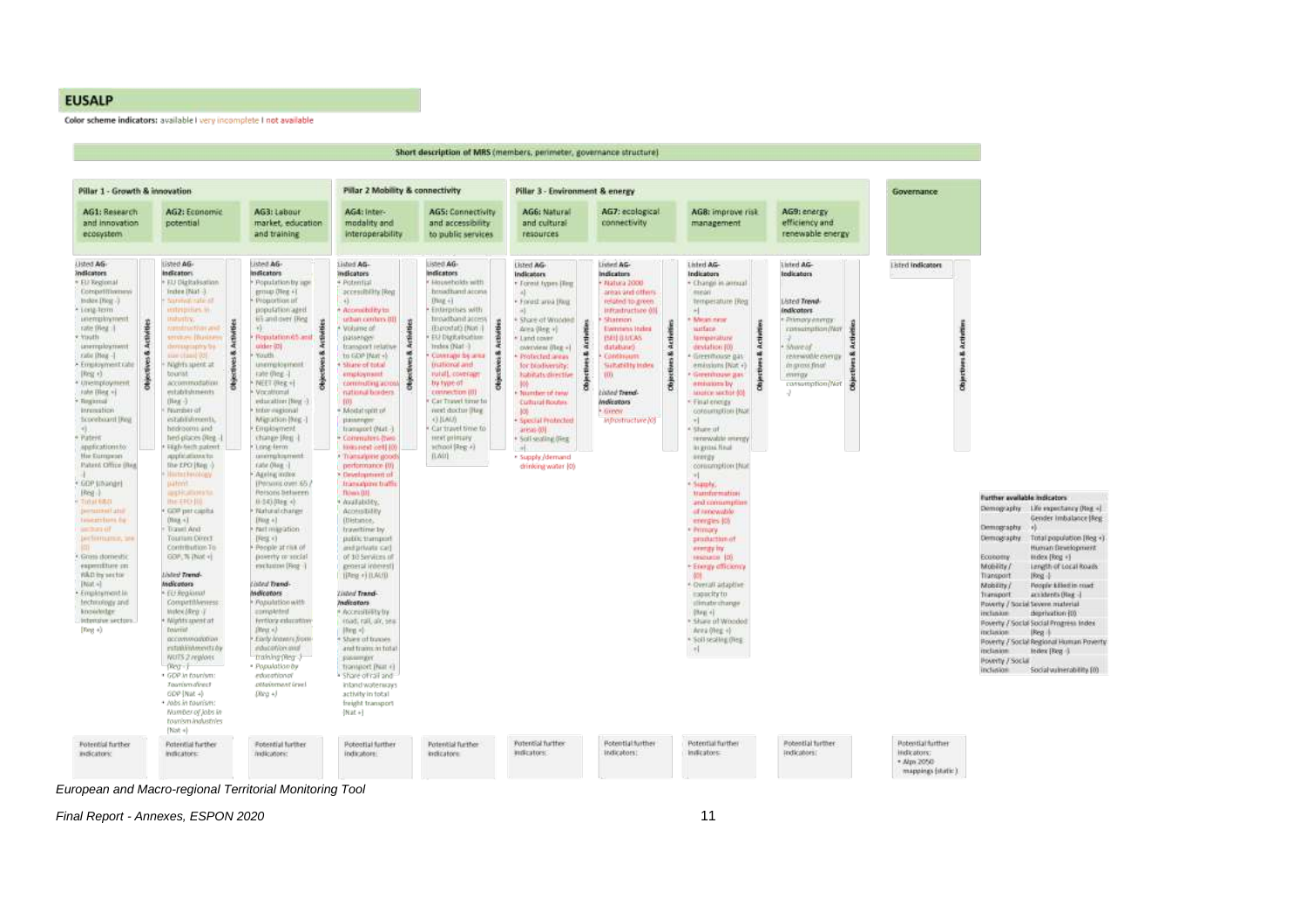**Figure 2 Assessment of indicators for the EUSALP**

<span id="page-13-0"></span>*European and Macro-regional Territorial Monitoring Tool*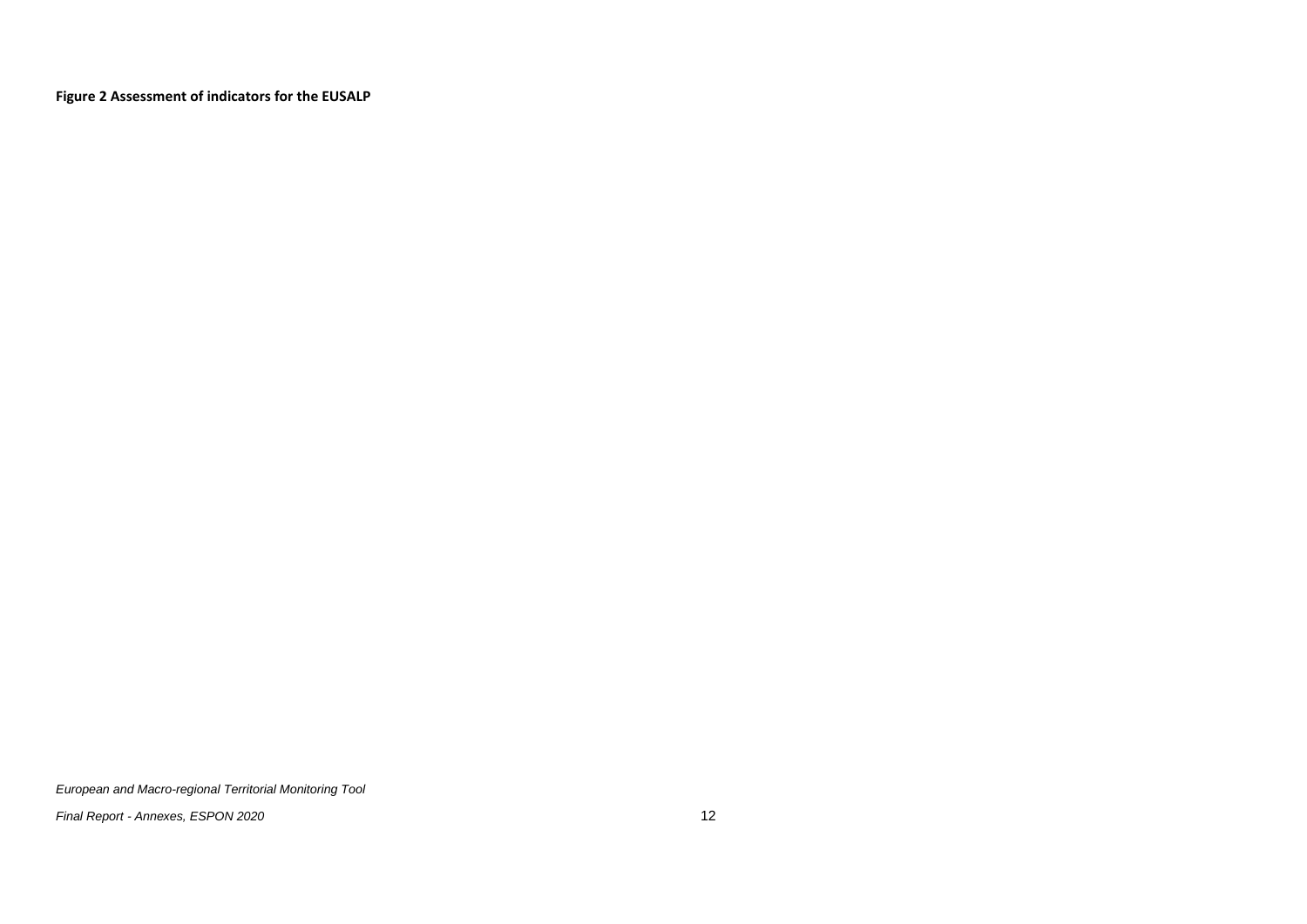#### **EUSDSR**

Color scheme indicators: available I very incomplete I not available

#### Short description of MRS (members, perimeter, governance structure)

| Pillar 1 - Connecting the region                                                                                                                                                            |                                                                                                                                                                                                                                                                                                                                                                                                                                                    |                                                                                                                                                                                                                          |                                                                                                                                                                                                                                                                                                                                                                                                                                                                                                                                                                                   | Pillar 2 - Protecting the environment                                                                  |                                                                                                              |                                                                                                                                                                                                                                                 | Pillar 3 - Building prosperity                                                                                                                                                      |                                                                                                                                                                                                                                                                                                                                                                                                                                                                                                                                                                                                                                                                      | Pillar 4 - Strengthening the region                                                                                                                                                                                                                                                                                                                                                                                                                                                                                                                                                                                                |                                                                                                                                                                                                                                                                                                                                                                               |                                                                                                                                                                                                                                                                                                                                                                                                                           |
|---------------------------------------------------------------------------------------------------------------------------------------------------------------------------------------------|----------------------------------------------------------------------------------------------------------------------------------------------------------------------------------------------------------------------------------------------------------------------------------------------------------------------------------------------------------------------------------------------------------------------------------------------------|--------------------------------------------------------------------------------------------------------------------------------------------------------------------------------------------------------------------------|-----------------------------------------------------------------------------------------------------------------------------------------------------------------------------------------------------------------------------------------------------------------------------------------------------------------------------------------------------------------------------------------------------------------------------------------------------------------------------------------------------------------------------------------------------------------------------------|--------------------------------------------------------------------------------------------------------|--------------------------------------------------------------------------------------------------------------|-------------------------------------------------------------------------------------------------------------------------------------------------------------------------------------------------------------------------------------------------|-------------------------------------------------------------------------------------------------------------------------------------------------------------------------------------|----------------------------------------------------------------------------------------------------------------------------------------------------------------------------------------------------------------------------------------------------------------------------------------------------------------------------------------------------------------------------------------------------------------------------------------------------------------------------------------------------------------------------------------------------------------------------------------------------------------------------------------------------------------------|------------------------------------------------------------------------------------------------------------------------------------------------------------------------------------------------------------------------------------------------------------------------------------------------------------------------------------------------------------------------------------------------------------------------------------------------------------------------------------------------------------------------------------------------------------------------------------------------------------------------------------|-------------------------------------------------------------------------------------------------------------------------------------------------------------------------------------------------------------------------------------------------------------------------------------------------------------------------------------------------------------------------------|---------------------------------------------------------------------------------------------------------------------------------------------------------------------------------------------------------------------------------------------------------------------------------------------------------------------------------------------------------------------------------------------------------------------------|
| $PA1A-$<br>Waterways<br>Mobility                                                                                                                                                            | <b>PA 18-</b><br>Rail-Road-Air<br>Mobility                                                                                                                                                                                                                                                                                                                                                                                                         | $PA2-$<br>Sustainable<br>Energy                                                                                                                                                                                          | PA3-<br>Culture &<br>Tourism                                                                                                                                                                                                                                                                                                                                                                                                                                                                                                                                                      | $PA$ $4-$<br>Water Quality                                                                             | <b>PA5-</b><br>Environmental<br>Risks                                                                        | $PA6-$<br>Biodiversity &<br><b>Landscapes</b>                                                                                                                                                                                                   | <b>PA 7-</b><br>Knowledge<br>Society                                                                                                                                                | $PAB -$<br><b>Competiveness</b><br>of Enterprises                                                                                                                                                                                                                                                                                                                                                                                                                                                                                                                                                                                                                    | $PA9-$<br>People & Skills                                                                                                                                                                                                                                                                                                                                                                                                                                                                                                                                                                                                          | PA 10-<br>Institutional<br>Capacity &<br>Cooperation                                                                                                                                                                                                                                                                                                                          | PA 11-<br>Security                                                                                                                                                                                                                                                                                                                                                                                                        |
| <b>Listed Target</b><br>Indicators<br>Transport by NVW<br>INat +1<br>Listed Trend-<br>macators<br>Shore is rulest<br>Inforte writerwites<br>pedivity in June<br>frequir fransport<br>F-TDVD | Listed Target-<br>Indicators<br>* Volume of Insight<br>be railway (Nat.)<br>+ % Completion of<br>TEN-T road.<br>network comiters.<br>Dist-1<br>+ Accessibility<br>potential by art.<br>$0$ kg $-1$<br>· Leugh statur<br>reads [files -]<br>Share of busies<br>and frains in<br>previewing<br>tramport DVI -<br>Listed Trend-<br>Indicators<br>· Shore of rail and<br>resoluted works works.<br>activity in fatal.<br>the animal transfer<br>West 4 | Listed:Target<br>Indicators<br>· Share of<br>renewables in<br>gross energy<br>consumption (Nat.<br>· Primary extenge<br>greekertion (O)<br><b>Listed Trend</b><br>inglicators:<br>· Primary carrier<br>comunication (NW. | Listed Target-<br>Indicators<br>· Persons<br>participating in<br>cofforal activities.<br>in the last 12<br>months (Mat-)<br>ž<br>· European cultural<br>stes on the<br><b>UNESCO World</b><br>Henhaar (Nat-)<br>isted Trend-<br>Indicators<br>Waterspent at<br><b>TOUGH</b><br>ancistombdiation<br>establishments by<br>NUTS 2 myroms<br>(Beg-)<br>· Nattsbergd<br>establishments.<br>DesNotoms and dech-<br>Whitesda NUTS 2<br>Lighters (Reg.)<br>THRUSH IS NOT THE<br>Toway slivet GOP<br>(Wate)<br>· Jobs of fourture<br>Natisher of John In-<br>TOWNSHIP/DISTRICT<br>(Witt +) | Listed Target-<br>Indicators<br>· Population<br>connected to<br>lathan seaste water<br>treatment@kat-1 | <b>Listed Target</b><br>indicators:<br>· Flood Hot (Nat. )<br>· Death related to<br>flooding ISI DIA<br>$+1$ | Listed Target<br>Indicators<br>* Artificial land cover<br>overview \$25<br>· Surface of<br>terrestrial sites (0)<br>· Air pollutants by<br>source sector IIII<br><b>Listed Trend-</b><br><b>Indicators</b><br>* Caterns<br>in the structure (D) | Listed Target-<br><b>Indicators</b><br>· Gross-domestic<br>expenditures on<br>R&D (Nat-3)<br>· Futerit applications<br>to the EPO (Nat-)<br>· Mobile students<br>from abroad (five) | Listed Target-<br><b>Indicators</b><br>· Share of total<br>iniusation.<br>expenditure in<br>high-tech sectors<br>m<br>· Economic data in<br>high-tech sectors.<br>OWN J<br>· Support for rural<br>development Wat<br>· Fanding of<br>vocational<br>emutation (0)<br>· Business surotaat<br>rate [Reg.-]<br>· Employment of<br>SMEs and target<br>enterprises in<br>Industry (Nat-)<br>· Employment of<br>SMEs and target<br>enterprises in<br>made (Nat.)<br>Listed Trend-<br><i>indicators</i><br>· Aegidoat<br><b>JIMPOVOTEDO</b><br>Acoreboard (Reg. )<br>· Regional GDP per<br>spitalite ()<br>· Ell Begional<br>Competitivement<br>Index (Nat.).<br>indicators: | Listed Target<br><b>Indicators</b><br>itret.good *<br>unemployment<br><b>Bate (Beg-1)</b><br>· Employment rate<br>$(1 + \frac{1}{2})$<br>· Unemployment<br>Fate Dieg. 1<br>+ Vouth<br>snemployment<br>sate likes -1<br>Weathingt<br>education CVT<br>lookses and other.<br>forms of CVT (Nat.<br>· Engaymentrate<br>of people by type.<br>of disability [0]<br>+Activity rate of 15-<br>64 years old with<br>difficulties in vasit.<br>activities (0).<br>· Number of project<br>portners.<br>participating in<br>INTERREG AVA (Reg)<br>Listed Trend-<br>indicators.<br>· Ageng Index Weg<br>· Fozulation with<br>completed tentor | Littled Turget-<br>Indicators<br>· Governance<br>offertiveness index<br>(Nat.v)<br>Further available Indicators<br>Demography<br>Life expectancy (Reg -)<br>Demography<br>Net regration (forg. -)<br>Demography<br>Demography<br>Economy<br>Economy<br>NEET Uleg -1<br>Education<br>Employment<br>Employment<br>Lovinnment /<br>Energy<br>GHG Emissions (Nat-1)<br>Mobility / | <b>Ushed Target-</b><br><b>Indicators</b><br>· Political dubility<br>and powerce of<br>violence br<br>terrorism (Nat +).<br>· Regulatory quality<br>index (Nat+)<br>Control of the<br>corruption index<br>$[16M+1]$<br>흊<br>Gender indudance (Reg.-)<br>Total population (Reg -)<br>GDP at current market prices (Reg. 3)<br>Human Development Index (Reg +)<br><b>Employmentrate (Reg-)</b><br>Unemployment rate (Reg. ) |
| Potential further<br>indicators:                                                                                                                                                            | Fotential further<br>indicators:                                                                                                                                                                                                                                                                                                                                                                                                                   | Potential further<br>indicators:                                                                                                                                                                                         | Potential further<br>indicators:                                                                                                                                                                                                                                                                                                                                                                                                                                                                                                                                                  | Potential further<br>indicators:                                                                       | Fotential further<br>initiation:                                                                             | <b>Potential further</b><br>indicators:                                                                                                                                                                                                         | Potential further                                                                                                                                                                   |                                                                                                                                                                                                                                                                                                                                                                                                                                                                                                                                                                                                                                                                      | estasystics (Reg.)<br>· Early leavers from<br>education and<br>transrgmen-<br>- Papulition by<br>educations?                                                                                                                                                                                                                                                                                                                                                                                                                                                                                                                       | Transport<br>Mobility /<br>Transport<br>Poverty / Social<br>inclusion.<br>Powerty / Social                                                                                                                                                                                                                                                                                    | Length of Local Roads (Reg.-)<br>People killed in mail accidents [Beg -]<br>Severe muterial deprivation (Reg.-)                                                                                                                                                                                                                                                                                                           |
|                                                                                                                                                                                             |                                                                                                                                                                                                                                                                                                                                                                                                                                                    |                                                                                                                                                                                                                          |                                                                                                                                                                                                                                                                                                                                                                                                                                                                                                                                                                                   |                                                                                                        |                                                                                                              |                                                                                                                                                                                                                                                 |                                                                                                                                                                                     | Pritential further<br>mitrators:                                                                                                                                                                                                                                                                                                                                                                                                                                                                                                                                                                                                                                     | artistoment tevel<br>$3800 - 7$<br>· Fourth<br>averageopment<br>jozhe (these -).<br><b>Potential further</b><br>indicators:                                                                                                                                                                                                                                                                                                                                                                                                                                                                                                        | milasion<br>Powerty / Social<br>inclusion.<br>Powerty / Social<br>milution<br>inclusion:<br>Research,<br>and Innovation of performance, ww then -I                                                                                                                                                                                                                            | Social Progress Index (Reg. -)<br>Regional Human Powerty: Index (Reg.-)<br>Social vulnerability (0)<br>Poverty / Social People at risk of poverty or social exclusion (Reg<br>Development. Total:8&D personnel and rewarchers by sectors                                                                                                                                                                                  |

#### *European and Macro -regional Territorial Monitoring Tool*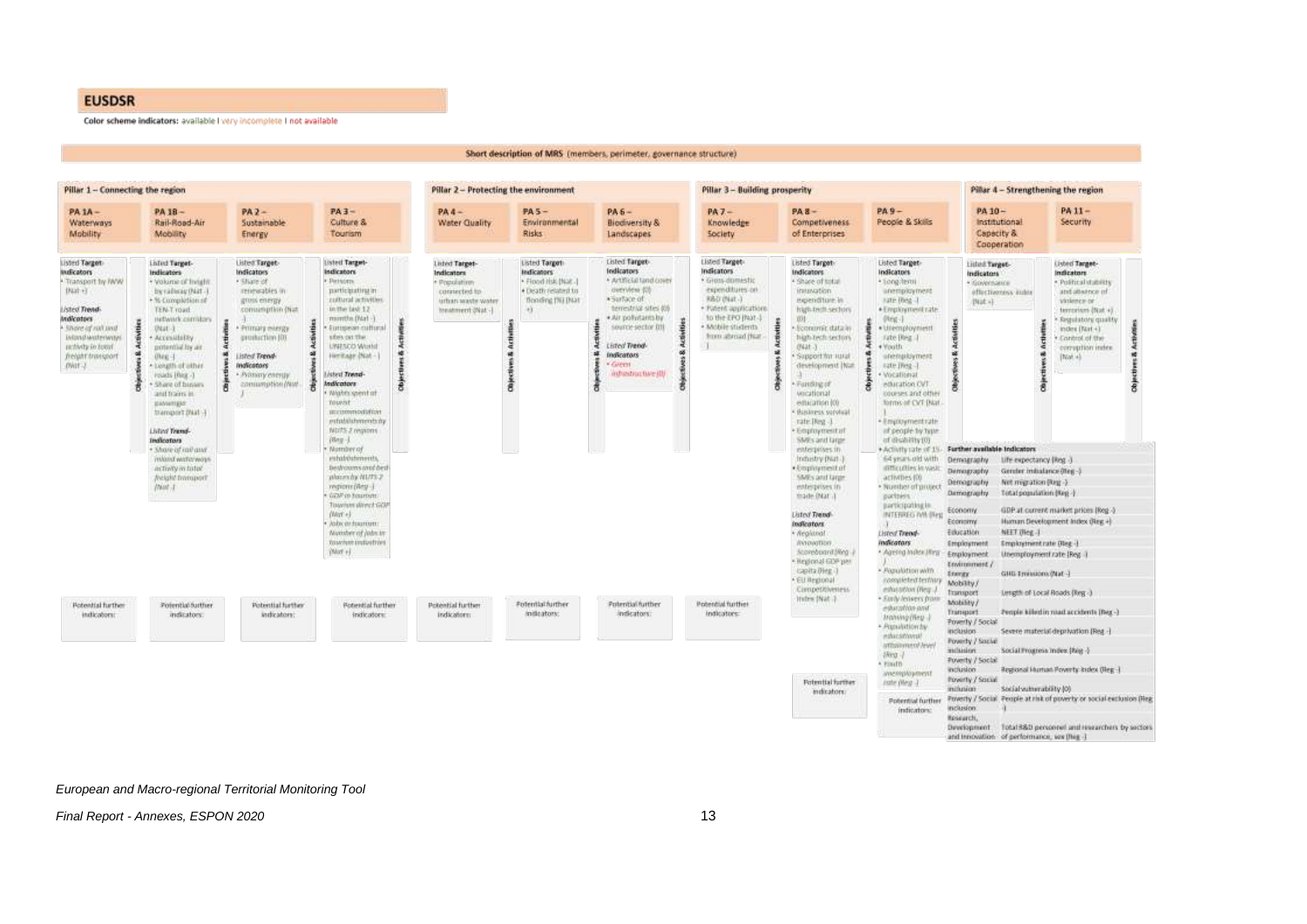**Figure 3 Assessment of indicators for the EUSDR**

<span id="page-15-0"></span>*European and Macro-regional Territorial Monitoring Tool*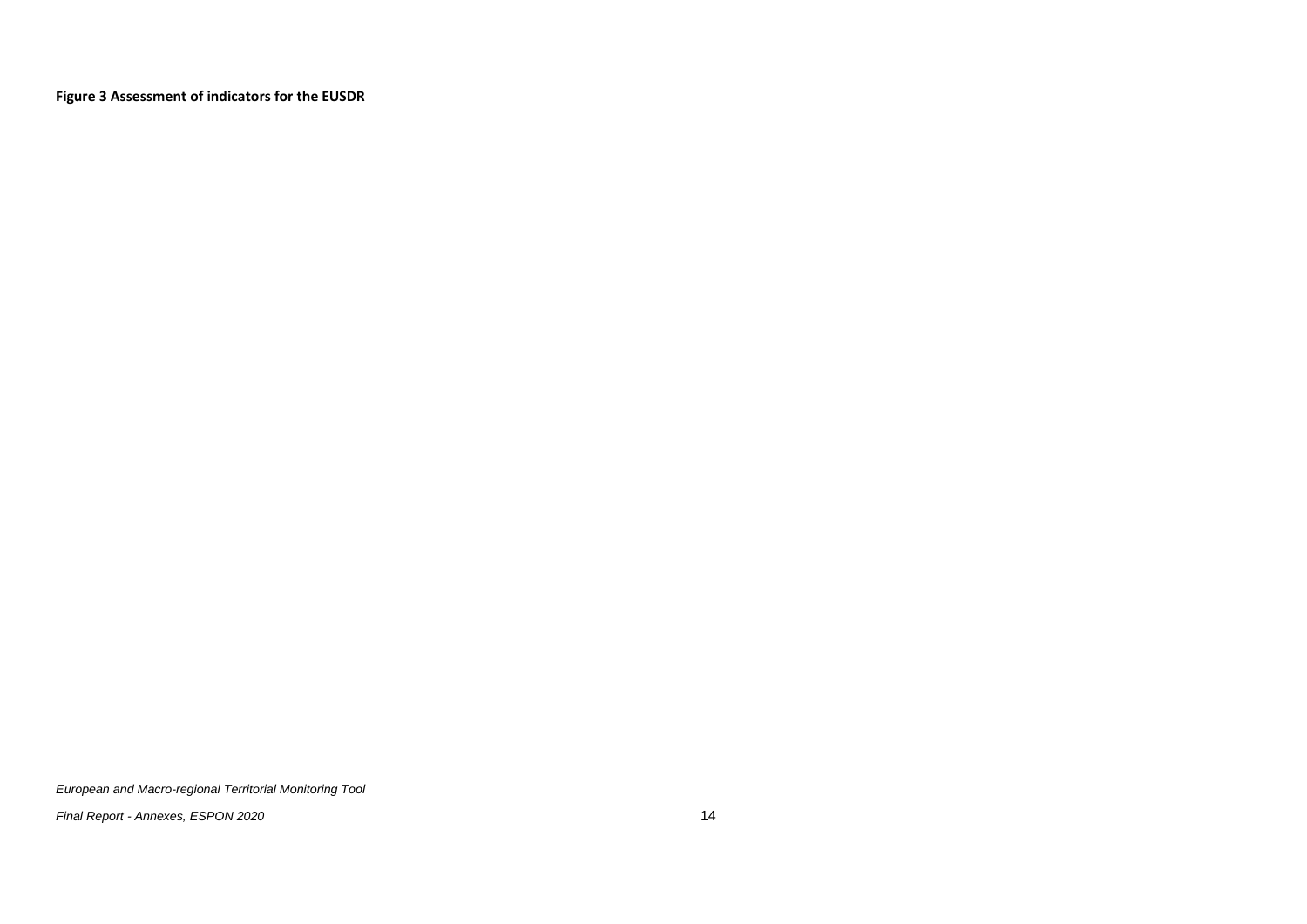#### **EUSBSR**

Color scheme indicators: available I very incomplete I not available

#### Short description of MRS (members, perimeter, governance structure)

| Pillar 1 - Save the sea                    |                                                                                                                                                                                                                                                                                                                                                                                                                                                              |                                                                                                                                                                                                |                                                                                                                                                                                                                         | Pillar 2 - Connect the region                                                                                                                                                                                                              |                                                                                                                                                                                                                                                                                                                                                                                                                                                                                                                                                    |                                                                                                                                                                                                                                                                                                                                                                                                                                                                                                                                                                                         |                                                                                                                   | Pillar 3 - Increase prosperity                                                                                                                                                                                                                                                          |                                                                                                                                                                                                                                                                                                                                                                                                                                                                                                                                                                                                                                                                         |                                                                                                                                                                                                                                                                                                                                                                                                                                                                                                                                                                                            |                                                                                                                                                                                                                                                                                                                                                                                                                                                                                                                                                                                                                                                                                                                                                                                                                                                       | <b>Horizontal Topics</b>                                                                                                                                                                                                                                                                                        |                                                                                                                                                                                                                                                                                                                                                             |                                                                                                                                                                                                                                                                                                                    |                                                                                                                                                                                                                                                                                                                                                                                                                                                                                                                                       |
|--------------------------------------------|--------------------------------------------------------------------------------------------------------------------------------------------------------------------------------------------------------------------------------------------------------------------------------------------------------------------------------------------------------------------------------------------------------------------------------------------------------------|------------------------------------------------------------------------------------------------------------------------------------------------------------------------------------------------|-------------------------------------------------------------------------------------------------------------------------------------------------------------------------------------------------------------------------|--------------------------------------------------------------------------------------------------------------------------------------------------------------------------------------------------------------------------------------------|----------------------------------------------------------------------------------------------------------------------------------------------------------------------------------------------------------------------------------------------------------------------------------------------------------------------------------------------------------------------------------------------------------------------------------------------------------------------------------------------------------------------------------------------------|-----------------------------------------------------------------------------------------------------------------------------------------------------------------------------------------------------------------------------------------------------------------------------------------------------------------------------------------------------------------------------------------------------------------------------------------------------------------------------------------------------------------------------------------------------------------------------------------|-------------------------------------------------------------------------------------------------------------------|-----------------------------------------------------------------------------------------------------------------------------------------------------------------------------------------------------------------------------------------------------------------------------------------|-------------------------------------------------------------------------------------------------------------------------------------------------------------------------------------------------------------------------------------------------------------------------------------------------------------------------------------------------------------------------------------------------------------------------------------------------------------------------------------------------------------------------------------------------------------------------------------------------------------------------------------------------------------------------|--------------------------------------------------------------------------------------------------------------------------------------------------------------------------------------------------------------------------------------------------------------------------------------------------------------------------------------------------------------------------------------------------------------------------------------------------------------------------------------------------------------------------------------------------------------------------------------------|-------------------------------------------------------------------------------------------------------------------------------------------------------------------------------------------------------------------------------------------------------------------------------------------------------------------------------------------------------------------------------------------------------------------------------------------------------------------------------------------------------------------------------------------------------------------------------------------------------------------------------------------------------------------------------------------------------------------------------------------------------------------------------------------------------------------------------------------------------|-----------------------------------------------------------------------------------------------------------------------------------------------------------------------------------------------------------------------------------------------------------------------------------------------------------------|-------------------------------------------------------------------------------------------------------------------------------------------------------------------------------------------------------------------------------------------------------------------------------------------------------------------------------------------------------------|--------------------------------------------------------------------------------------------------------------------------------------------------------------------------------------------------------------------------------------------------------------------------------------------------------------------|---------------------------------------------------------------------------------------------------------------------------------------------------------------------------------------------------------------------------------------------------------------------------------------------------------------------------------------------------------------------------------------------------------------------------------------------------------------------------------------------------------------------------------------|
| <b>Better</b><br>cooperation               | Clean and<br>safe shipping                                                                                                                                                                                                                                                                                                                                                                                                                                   | <b>Clear water</b><br>in the sea                                                                                                                                                               | <b>Rich and</b><br>healthy<br>wildlife                                                                                                                                                                                  | Fighting<br>cross-border<br>crime                                                                                                                                                                                                          | Connecting<br>people in<br>the region                                                                                                                                                                                                                                                                                                                                                                                                                                                                                                              | Good<br>transport<br>conditions                                                                                                                                                                                                                                                                                                                                                                                                                                                                                                                                                         | Reliable<br>energy<br>markets                                                                                     | Deepening<br>and fulfilling<br>the single<br>market                                                                                                                                                                                                                                     | Climate<br>change                                                                                                                                                                                                                                                                                                                                                                                                                                                                                                                                                                                                                                                       | Implementat<br>ton of<br>Europe 2020<br>Strategy                                                                                                                                                                                                                                                                                                                                                                                                                                                                                                                                           | Improved<br>giobal<br>competetive<br>ness.                                                                                                                                                                                                                                                                                                                                                                                                                                                                                                                                                                                                                                                                                                                                                                                                            | Spatial<br>planning                                                                                                                                                                                                                                                                                             | Neighbours                                                                                                                                                                                                                                                                                                                                                  | Capacity                                                                                                                                                                                                                                                                                                           | Climate                                                                                                                                                                                                                                                                                                                                                                                                                                                                                                                               |
| Ushed PA-<br><b>Indicators</b>             | Listed PA-<br><b>Indicators</b><br>Marttime<br>accident<br>with Fire Dy<br><b>ITSFOR OF</b><br><b>DODITISTIC</b><br>œ<br>$+$ and<br>murtry of $\frac{2}{5}$<br>mgstry of a<br>wrmeit (01)<br>$-2w$<br><b>ITSSORIE</b><br><b>DODITION</b><br>e, country<br>of registry<br>of severels<br>and type:<br>of smoots<br>101<br>$-3y$<br><b>HISORIE</b><br>-DODITORTE<br>e, country.<br>of registry<br>of smoots<br>and:<br>Extracey<br>:00 elettres<br>$ 0\rangle$ | Usted PA-<br>tadicators<br>4 Water<br>platffy (Reg.<br>HK.<br>· Contaminan<br>1 discharges<br><b>Treatrient</b><br>load and<br>interiú illeg<br>٠N<br>· Tudmpbicati<br>$(40 - 15)$ eq. +3<br>ā | Listed PA-<br>Indicators<br>· Alsondance<br><i>af coastal</i><br><b>Ball</b> key-<br><b>Bara</b> Trainut<br><b>Browday</b> Santo<br>Abundance<br>waterints.<br>in the<br>limeding<br><b><i>Granter Over</i></b><br>$+1$ | Listed PA-<br><b>Indicators</b><br>· Human<br>trafficilitie<br>in Europe<br>(Nati i)<br>· Political<br>Stability<br>and.<br>Absence of:<br>Wolence/<br><b>Temortum</b><br>Estimate<br>(Nat-i)<br>· Number of<br>Dhat<br>Seinzen<br>Wat it. | Listed PA-<br>Indicators<br>· Muttingdal<br>accessibility<br><b>BOOMNUM</b><br>TREE IT<br>Accessibility.<br>pobertive by #<br>road (Reg.)<br>ŧ<br>Accessibility 4<br><b>BODIVIOU DV</b><br>nall (Reg. -1)<br>* Accessibility: 3<br>potential by:<br>air (Reg -)<br>· Functional<br><b>WYSEL</b><br>BOOTH DX<br>(Thes. 026)<br>· Patremars<br>framport<br>Try type of<br><b>hamport</b><br>T-1140<br><b>Listed Trend-</b><br><i>indicators</i><br>· Showed.<br><b>DUSTES UNIT</b><br><b>FORESTAY</b><br>tutal.<br>positinger<br>manuson!<br>DVILL / | Listest PA-<br><b>Indicators</b><br>· Boart, rail<br>arm.<br>negable<br>intaret:<br>aratorways.<br>(etterak)<br>£<br>ຈ<br>by NUTS 2<br>regions<br><b>IFaut</b> / I<br>×Ж.<br>Completion<br>$18.704-1$<br>TIER.<br><i>Felingers</i><br><b>TERTIGUES</b><br>fread.<br>INTURTISIA<br>at roll, high<br>spent rat.<br>aratorways)<br>Itast A.<br>* Victima in<br>mail<br>accidently<br>by NUTS 2<br>regisms<br>[Fing 1]<br>Listed Trend-<br><b>Indicators</b><br>· Share at mit<br>and inland<br><b>INTENWORT</b><br>an Tudey in<br><b>Josef Trevor</b><br><b>Ironsport</b><br><b>UNOT U</b> | Listed PA-<br>Indicators<br>Lisled Trend-<br>Indicators<br>* Indoney<br>attetray<br>annuourle.<br>$#$ <i>INui</i> | Listed PA-<br>Indicators<br>* Trade by:<br>NACE Rev. 2<br>activity and<br>axterprise<br>aim tiau.<br>(Mat-)<br>· Trade of<br>finitation.<br>istal.<br><b>ASANCAFTATIO</b><br>products.<br>(what Wat 2<br>* Trade of<br>foheries.<br>istal.<br>asuarulture<br>innaucti-<br>(volume) (0). | Listed PA-<br>Indicators<br>+ Peteritial<br>Automation<br>Villatimate<br>Thange (Reg.<br>• Emirammen 2<br>ŧ<br><b>Litimore</b><br>×<br>iif Limate<br>Thange (Reg<br>+ Peteritial<br><b>FEALTHATTIES</b><br><b>Impount</b> of<br><b>Chroatic</b><br>Thange (Heg<br>+ Combined<br>astaptive<br><b>Liquidity by</b><br>rimate<br>Thange (Nig)<br>$+1$<br>· Cimitie<br>Change<br>Mitigation<br>Index 01L<br>in snadd.<br>removalmes<br>in grous<br><b>Road emergy</b><br>rimumatio<br>n Wat 1<br>+ Drinet modes<br>pat.<br><b>FITTIMATES</b><br><b>ITALIA</b><br>+ Cragmentati<br>von innium<br><b>Handacape</b><br>fragmentati<br>on) (Nat-)<br>+ New soil<br>sealing (Reg | Listed PA-<br>Indicators<br>· Engloymen<br>1 rate (Reg.)<br>· GEIF In R&D<br><b>HECTOF DEAL</b><br>· Greetmoute<br><b>IGHT</b><br>emisions.<br>OWNER<br>All:<br>pollution<br>DWOD.<br>Particulates<br>$<10$ umi<br>(Nat.)<br>· Share of<br>renewable.<br>energy:<br><b>BOUTCES IT</b><br>THIS OTERV<br><b>COTTANYUTII</b><br>FLOMAT-3<br>· Emrity<br>efficiency.<br>m<br><b>CEarly</b><br><b>JEAVETT</b><br>finm<br>education<br>and training<br>by sex (Reg.<br>· Population<br>with<br>completed<br>tertiary<br>education<br>$(Pex -)$<br>· People at<br>risk of<br>poverty or<br>social | Listind PA-<br>Indicators.<br>+ Pepplation with<br>tersant:<br>education [25]<br>64 years) [Fee-3<br>$+31$ mink-of-<br>poverty 1919 (DI-<br>W.Thisingeberg.in<br>bochresiupy &<br>krowlether<br>sasters (Reg 1)<br>Grain domestic<br>expenditures on \$<br>S&U, business.<br>$Mat-J$<br>· Tiropo minestic<br>oxpenditures on<br><b>HAILTONATRAL</b><br>· GERGmowthE<br><b>Chec U</b><br>+ GORDOY DWITH<br>Go PPS11Rog 4<br>A Ukserzployment<br>cats, total Illes.<br>4. IMA PROTECTIVE<br>1994 (Reg .)<br>* T034 prostation<br>change (Reg-1)<br>+ Tennistat<br>desandecoy.<br>sidio illeg à<br>* Severe material<br>deprivation rate.<br>OHNEY.<br>* Voutt.<br><b>MARRISOVARN</b><br>V493 (25-24)<br>yourst (Reg-1)<br>+ 33 artual<br>Doyologictoryn<br>Jodin (Reg 1)<br>* Labear<br>groductivity.<br>lindew (IT).<br>4. Gender<br>infallances (Nig) | Listed PA-<br>Indicators.<br>Further available indicators<br>Demography<br>Economy<br>Education<br>Education<br>Employment<br>Emironment / Energy<br>Mobility / Trainquirt<br>Mobility / Transport<br>and innovation.<br>Research, Development<br>and impounting<br>Traarism<br>Tourism<br>Тиаговес<br>Tourism. | Listed PA-<br><b>Indicators</b><br>Agring Intex (Reg. )<br>NEET (flee: 1)<br>Poverty / Social inclusion Severn material deprivation (0)<br>Poverty / Social/Indusion Hodal Progress Index (Reg.)<br>Poverty / Socialinchasion Regional Human Poverty Index Dira -<br>Poverty / Social/Indusion Social vulnerability (0)<br>NUTS 2 regions (Hing 1)<br>[Mat] | Lished PA-<br>Indicators<br>EU Regional Competitiveness Indio (Reg. J.<br>Ling-term unemployment (Neg. )<br>Green lithadructure (b)<br>Length of Local Roads [Reg. ]<br>performance, see Dieg.-1<br>Regional trauvation Scienboard (Reg. J.<br>NUTS J. registri (Rigi -1<br>Intal GDP and in growth rate) (Nat. ). | Listed PA-<br>Indicators<br>Population by rebecational attumment lever (fleg.).<br>Share of busses and trains in total passenger transport (Rist<br>Research, Development Total N&D personnel and researchers by sectors of<br>Nights spent at tought accommodation establishments by<br>Number of establishments, bedrooms and bed places by<br>GDP in four time. Tourism direct GDP (as a percentage of<br>John in foothm: Number of jobs in tourism industries (as a<br>percentage of hrist jobs and growth rate of jobs, by sex). |
| <b>Potential</b><br>further<br>Indicators: | Potential<br>further-<br>indicators:                                                                                                                                                                                                                                                                                                                                                                                                                         | Potential<br>further.<br>indicators:                                                                                                                                                           | Potential<br>further.<br>indicators:                                                                                                                                                                                    | Potential<br>further<br>indicators:                                                                                                                                                                                                        | Potential<br>further<br>inificators:                                                                                                                                                                                                                                                                                                                                                                                                                                                                                                               | Potential<br>further.<br>indicators:                                                                                                                                                                                                                                                                                                                                                                                                                                                                                                                                                    | Potential<br>further<br><b>Redicators:</b>                                                                        | Potential<br>turtter:<br>macatory.                                                                                                                                                                                                                                                      | Potential<br>further.<br>indicators:                                                                                                                                                                                                                                                                                                                                                                                                                                                                                                                                                                                                                                    | Potential<br>further<br>indicators:                                                                                                                                                                                                                                                                                                                                                                                                                                                                                                                                                        | · Life superiatory<br>(Reg-1)<br>· Self-assessed<br>general health<br>status (O)<br>· Hauseholds<br>with access to                                                                                                                                                                                                                                                                                                                                                                                                                                                                                                                                                                                                                                                                                                                                    | Potential<br>further.<br>indicators:                                                                                                                                                                                                                                                                            | <b>HotenblaF</b><br>further<br><b>Indicators:</b>                                                                                                                                                                                                                                                                                                           | Potential<br><b>further</b><br>indicators:                                                                                                                                                                                                                                                                         | Potential<br>further<br>indicators:                                                                                                                                                                                                                                                                                                                                                                                                                                                                                                   |

*European and Macro -regional Territorial Monitoring Tool*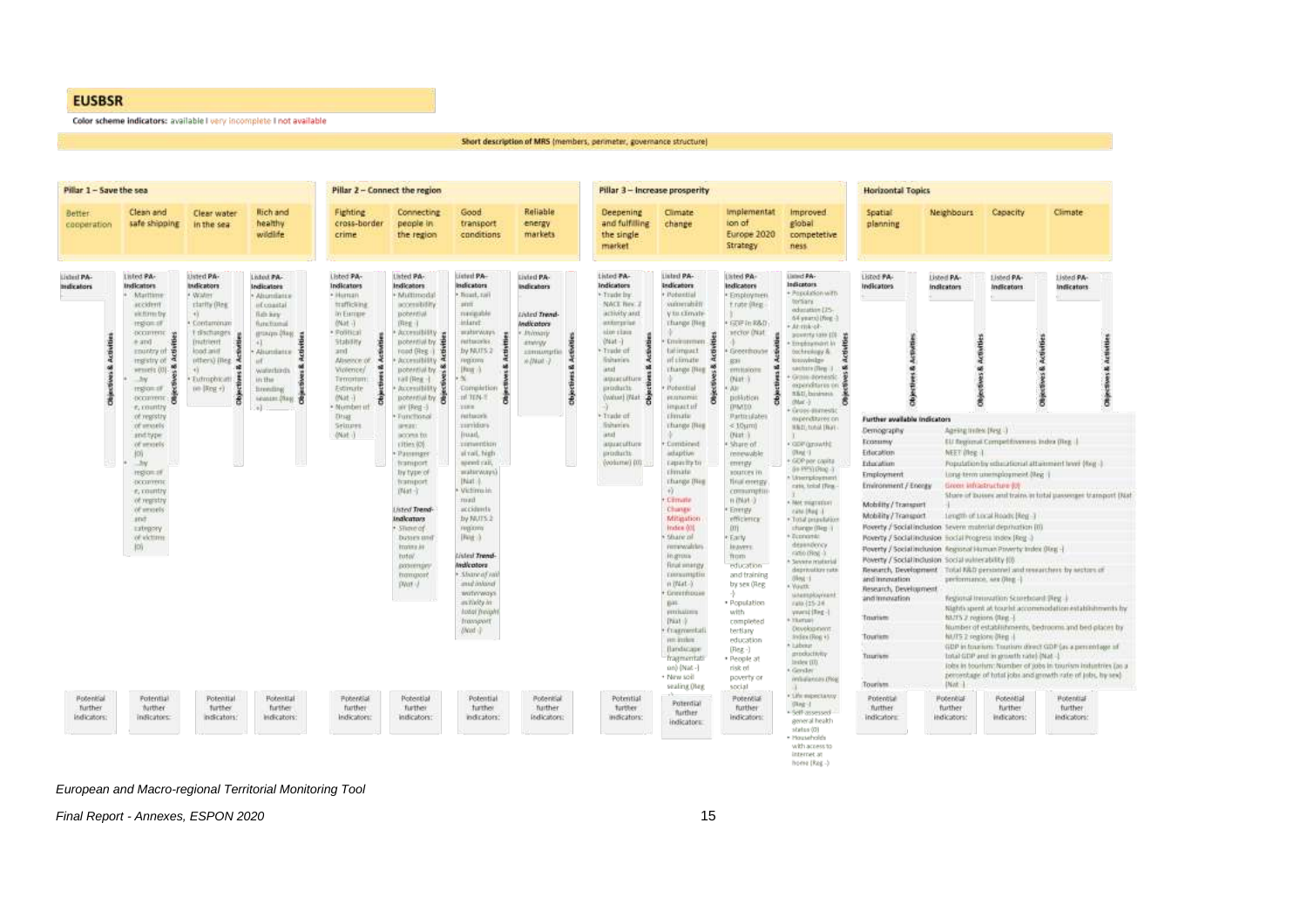**Figure 4 Assessment of indicators for the EUSBSR**

<span id="page-17-0"></span>*European and Macro-regional Territorial Monitoring Tool*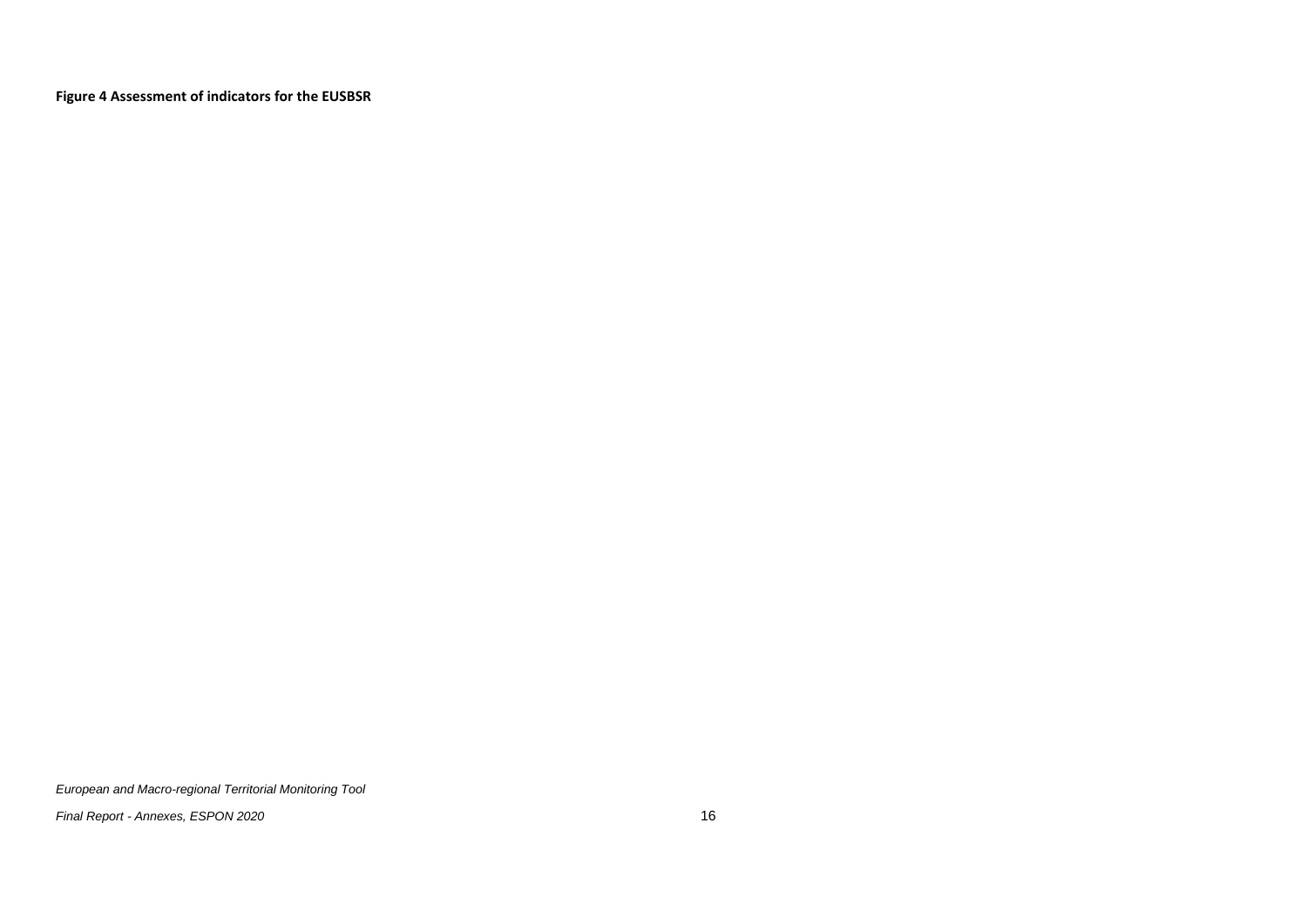#### **EUSAIR**

Color scheme indicators: available I very incomplete I not available

#### Short description MRS (members, perimeter, governance structure)

| Pillar 1 - Blue growth                                                                                   |                                                                                                                                                                                                                                                                                                                                                                                                                                          |                                                                                                                                                                                                                                                                                                                                                                                                                                                                                                                                                                                                                 | Pillar 2 - Connecting the region                                                                                                                                                                                                                                                                                                             |                                                                                                                                                                                                                                                                                                                                                                                                                                                                                        |                                                                                                                                                                                                                                                                                                                                                                                                                                                                                                                        | Pillar 3 - Environmental quality                                                                                                                                                                                                                                                   |                                                                                                                                                                                                                                                                                                                                                                                                                                                                                                                                                                                                                                                                                                                                                          |                                    | Pillar 4 - Sustainable Tourism                                                                                                     |                                                                                                                                                                                                                                                                                                                                                                                                                                                                                                                                                                                                                                                                      |                                                                                                                                                                                                                                                               | Cross-cutting aspects                                                                                                                                                                                                                                                                                                                                                                                                                          |                                                             | Horizontal principles                                                                                                                                                                                                                                                                                                                                                                                                                                                                       |                              |
|----------------------------------------------------------------------------------------------------------|------------------------------------------------------------------------------------------------------------------------------------------------------------------------------------------------------------------------------------------------------------------------------------------------------------------------------------------------------------------------------------------------------------------------------------------|-----------------------------------------------------------------------------------------------------------------------------------------------------------------------------------------------------------------------------------------------------------------------------------------------------------------------------------------------------------------------------------------------------------------------------------------------------------------------------------------------------------------------------------------------------------------------------------------------------------------|----------------------------------------------------------------------------------------------------------------------------------------------------------------------------------------------------------------------------------------------------------------------------------------------------------------------------------------------|----------------------------------------------------------------------------------------------------------------------------------------------------------------------------------------------------------------------------------------------------------------------------------------------------------------------------------------------------------------------------------------------------------------------------------------------------------------------------------------|------------------------------------------------------------------------------------------------------------------------------------------------------------------------------------------------------------------------------------------------------------------------------------------------------------------------------------------------------------------------------------------------------------------------------------------------------------------------------------------------------------------------|------------------------------------------------------------------------------------------------------------------------------------------------------------------------------------------------------------------------------------------------------------------------------------|----------------------------------------------------------------------------------------------------------------------------------------------------------------------------------------------------------------------------------------------------------------------------------------------------------------------------------------------------------------------------------------------------------------------------------------------------------------------------------------------------------------------------------------------------------------------------------------------------------------------------------------------------------------------------------------------------------------------------------------------------------|------------------------------------|------------------------------------------------------------------------------------------------------------------------------------|----------------------------------------------------------------------------------------------------------------------------------------------------------------------------------------------------------------------------------------------------------------------------------------------------------------------------------------------------------------------------------------------------------------------------------------------------------------------------------------------------------------------------------------------------------------------------------------------------------------------------------------------------------------------|---------------------------------------------------------------------------------------------------------------------------------------------------------------------------------------------------------------------------------------------------------------|------------------------------------------------------------------------------------------------------------------------------------------------------------------------------------------------------------------------------------------------------------------------------------------------------------------------------------------------------------------------------------------------------------------------------------------------|-------------------------------------------------------------|---------------------------------------------------------------------------------------------------------------------------------------------------------------------------------------------------------------------------------------------------------------------------------------------------------------------------------------------------------------------------------------------------------------------------------------------------------------------------------------------|------------------------------|
| Topic 1:<br>Blue<br>technologies                                                                         | Topic 2:<br>Fisheries and<br>aquaculture                                                                                                                                                                                                                                                                                                                                                                                                 | Topic 3:<br>Maritime and<br>matine<br>governance<br>and services.                                                                                                                                                                                                                                                                                                                                                                                                                                                                                                                                               | Topic 1:<br>Maritime<br>transport                                                                                                                                                                                                                                                                                                            | Topic 2:<br>Intermodal<br>connections<br>to the<br>hinterland                                                                                                                                                                                                                                                                                                                                                                                                                          | Topic 3:<br>Energy<br>networks                                                                                                                                                                                                                                                                                                                                                                                                                                                                                         | Topic 1:<br>The marine<br>environment                                                                                                                                                                                                                                              | Topic 2:<br>Transnational<br>terrestrial<br>habitats and<br>biodiversity                                                                                                                                                                                                                                                                                                                                                                                                                                                                                                                                                                                                                                                                                 | Topic 3:<br>Waste and<br>pollution | Topic 1:<br>Diversified<br>tourism offer<br>(products and<br>services)                                                             | Topic <sub>2</sub><br>Sustainable<br>and<br>responsible<br>tourism<br>management<br><i><b>Cinnovation</b></i><br>and quality)                                                                                                                                                                                                                                                                                                                                                                                                                                                                                                                                        | Research<br>and<br>innovatio<br>$\mathbf{D}$                                                                                                                                                                                                                  | Capacity<br><b>Building</b>                                                                                                                                                                                                                                                                                                                                                                                                                    | Climate<br><b>Change</b><br>mitigatio<br>n and<br>adaptatio | Disaster<br>risk<br>manage<br>ment                                                                                                                                                                                                                                                                                                                                                                                                                                                          |                              |
| Listed Tapic-<br>Indication<br>Status of<br>marine fish and<br>dustfish stucks.<br>#European<br>sean 011 | Listed Topic-<br>indicators.<br>F100mm10<br>CONTRACTOR (F<br>friedli polishat H<br><b>Ing Wilderham</b><br><b>WATH OTLE</b><br>Consumption<br>of fisheden and<br>aguaculture.<br>products (Nat.<br>Trade of<br>fisheries and<br>aquacutture<br>products:<br>(value) (Nat.<br>· Trade of<br>fisheriou and<br>aguaculture<br>products.<br>(Volume) (NAE)<br>Catches -<br>Meditemaneum<br>and Risck Sea<br>(Your 2000)<br>creature(s) (Nat- | Ushed Tapic-<br><b>Indicators</b><br>+ Erona weight of<br>goodi handleil<br>maltports by<br>(Frection)<br>amuat data<br><b>INNH</b><br>manantama:<br>t<br>fishing order<br>DVAR 1<br>Himselverson,<br>the fisheries;<br>aquaculture:<br>aniversity first<br>sectors:<br>inequant in<br><b>TUEL-EITER</b><br>coulwients<br>[Malt -]<br>+ Employment by<br>ids, age, fires-<br>18400 (18)<br>statist and<br><b><i>SLIBIDITIE</i></b><br>activity (Nat.)<br><b>Beatonal</b><br><b>Internation</b><br>Scontiboard<br><b>IReg  </b><br><b>Patrick</b><br>apóte el Limmo<br><b>Inclument</b><br><b>Patrick Office</b> | Listed Tople-<br>indicators.<br>+ Country/level<br>planningsmx<br><b>HITGHWAT ANT</b><br>dombatied in<br>all parts, by<br>direction Dust<br>Country/level<br>atbic weight of<br>(\$1005)<br>transporters.<br>tu/from main<br>ports by hipe<br>of traffic (hiat-<br>· Kabing Hest<br>Tomage by<br><b>BRATISTER</b><br>+ Europe floot<br>Mat-F | Lisbed Tapic-<br><b>Rodications</b><br>· AudiositeSful<br>indicators by<br>mode (Neg.)<br>· TEN T INTWORK<br>physiophylate.<br>Diam 1<br>· Videnial of<br>patsenger<br>frompert<br>netative for cone<br>that it<br>Volument<br><b>Triuthi</b><br>transport (Nat.<br>· Road health.<br>Transport (Nat.<br>+ Railforent<br>transport that<br>· Intanzi<br><b>MATERIARY</b><br>treight<br>transport (Nat-<br>v. da Tréight<br>framport [Feg.<br>* Martiner.<br>Treight.<br>framport (Nat. | Listed Topic-<br>Indicators<br>· Major oil spilt<br>Wolden to Dreat<br><b>Calling It's that</b><br>1.1 Alberton B<br>sicher by<br>making of<br>december and<br><b>Scouttful 4th</b><br>egistiv re<br>absami STI<br><b>DONATE</b><br><b>Myspoticia</b><br>work with COT<br>· Final energy<br><b>Alternativelistic</b><br>PHAC-<br>· Share of<br>renewable.<br>Arangy 10 gross<br><b>Bulleving</b><br>immurretton.<br><b>INat 0</b><br><b>Elized Torod-</b><br>Indicators<br>· Primary everal<br>abround fide-<br>[Nnt.] | Hitled Topic<br><b>Indicators</b><br>· Common bird<br><b>Index (E)</b><br>sponsetet (01)<br>+ Sites<br>timigrated.<br>under the EU<br><b>Habitats and</b><br>Birds Directives.<br><b>IRat-1</b><br>* Thurston of<br>used sis and<br>platervations<br>я<br>pert una riggiant<br>(D) | Listed Topic<br>Linted Topic-<br>tedicators<br>Indicators<br>· Nationally<br>· Minimopal<br>designated<br>matter by NUTT<br>arrenched.<br>Tregima rutu<br>areas [Neg +]:<br>project status<br>Surface of<br>Heg 1<br>matine when<br>Filmerage rate<br><b>Management</b><br>if immitteal<br><b>URTIANTISM</b><br>Watch<br>2000 Not. 1<br>collection by<br>To surface of<br>NUTS J. regimes<br>Jehn kindrened<br>pilotaroind:<br>delignated.<br>data (0)<br>Linder NATISIA<br>2000 INat-T<br>· Greenhouse<br>дах естиминх<br>per capita (Nat<br>· Forest fires<br>$Dux(-)$<br>- Marine<br>protection<br>and als by<br><b>Europe's seas</b><br><b>OHI</b><br>· Natrienta (a)<br><b>Harsdonal</b><br>Extra Noticion<br>marine waters<br>001<br>Listed Trend- |                                    |                                                                                                                                    | Listed Topic-<br>Indicators<br>+ Nighti spectral<br>dourist<br>accommodation<br>astatelishments.<br>hy coartal and<br>$m$ sa cuastaturna $\mathfrak{D}$<br>indity NUTS 2<br>regions.from:<br>(abwww.1300)<br>$10kg - 3$<br>Nights spent at<br>hourist:<br>accommodation<br>establishments.<br>for NGTS 2<br>regions Dird -1<br>· Arrivals at follofist.<br>accommodation<br>midabilidaments<br><b>By NUTS J</b><br>regions (Reg. 1)<br>Wurderuf.<br>untabilidements.<br>Ведуровная и<br>hed-places by<br><b>MUISZ nigims</b><br>$[{}^{\dagger}$ Eq. ${}^{\dagger}$ C.<br>· Trawit and<br>Tourism street<br>contribution m<br><b>GENTINALIS</b><br><b>TRAINING AT</b> | Listed Tople-<br>Indicators<br>A Maritima<br>ingiact: Share<br>orme.<br>argulation of<br>the Ettingtons<br>Fellogi Art<br>martiting.<br>HYVIOLARIAL<br>(Reg. 2)<br>chuit is study?<br>401<br><b>Marine</b><br>priztected<br>ateas in<br>Aurope's seas.<br>411 | Listed Topic-<br>Indicators<br>+ Papistation<br>with britishy<br>coucation<br>125.64<br>yours) Oken<br>* Employmen<br>t is<br>bechnotopy:<br>Arrestricture<br>sectors (Post<br># Einmer-<br>dimenti:<br>copereting<br>$4.02 - 148.0$<br><b>Dauthens</b><br>DWA -1<br>* 000M<br>domestic.<br>papersiture<br>YOU RAIL<br>total (Nat-)<br>Listen Trend-<br><b>Indicators</b><br>GRA tubut +<br><b>DOYSUMMY</b><br>III<br>nnounthor.<br>Reg -Js by | Lisbed Topic-<br>Indicators                                 | Listed Tople-<br>Indicators<br>· Potential<br>winerability<br><b>Implemate</b><br>charge Hou-<br>+ Environments<br>limpacted:<br>dimate<br>duone Heg.<br>· Pynnnital<br>ammonic.<br>impact of<br>dimate<br>charge Pay.<br>+ Contrated<br>adaptive.<br>capactyte<br>diviate.<br>-charge-100<br>Climate<br>Chines<br>Mitigation<br>trafes (II)<br><b>ESNAGE</b><br>innewables.1/<br>arrest final<br><b><i>STECHY</i></b><br>помиторное<br>The Fill<br>· Greenhouse<br>gas emissions<br>(Net-) | listed Teple-<br>indicators: |
|                                                                                                          |                                                                                                                                                                                                                                                                                                                                                                                                                                          |                                                                                                                                                                                                                                                                                                                                                                                                                                                                                                                                                                                                                 | THT                                                                                                                                                                                                                                                                                                                                          | Interi Trend-<br><i><b>Indicators</b></i><br>· Charriof Avenues                                                                                                                                                                                                                                                                                                                                                                                                                        |                                                                                                                                                                                                                                                                                                                                                                                                                                                                                                                        |                                                                                                                                                                                                                                                                                    | Indicators<br>* Green<br>infrastructure<br>ĵαį                                                                                                                                                                                                                                                                                                                                                                                                                                                                                                                                                                                                                                                                                                           |                                    | mitrigation in<br><b>Told Sale</b><br><b>Distubilities</b> (ET)<br>Listed Trendi-                                                  | Further available indicators<br><b>Bemography</b><br>Demography<br>Demography                                                                                                                                                                                                                                                                                                                                                                                                                                                                                                                                                                                        | life expectancy [Reg.)<br>Appling in the Gleg +1                                                                                                                                                                                                              | Gender Imbatance (Reg. +)                                                                                                                                                                                                                                                                                                                                                                                                                      |                                                             |                                                                                                                                                                                                                                                                                                                                                                                                                                                                                             |                              |
| Potential further<br><b>Indicators:</b>                                                                  | Fotential further<br><b>Indicators:</b>                                                                                                                                                                                                                                                                                                                                                                                                  | <b>Potential further</b><br><b>Indicators:</b>                                                                                                                                                                                                                                                                                                                                                                                                                                                                                                                                                                  | Potential further<br>indicators:                                                                                                                                                                                                                                                                                                             | and mains on<br><b>Infoluentemper</b><br>transport Mor-                                                                                                                                                                                                                                                                                                                                                                                                                                | Potential further<br>indicators.                                                                                                                                                                                                                                                                                                                                                                                                                                                                                       | <b>Rotential further</b><br>indicators:                                                                                                                                                                                                                                            | <b>Potential further</b><br>indicators:                                                                                                                                                                                                                                                                                                                                                                                                                                                                                                                                                                                                                                                                                                                  | Potential further<br>indicators:   | Indicators<br>+ GDP in Tourning<br>Jawimi direct<br>GOP (Not +)<br>Asks in Tournam                                                 | Demography<br>Demography<br>Etonomy<br>Economy                                                                                                                                                                                                                                                                                                                                                                                                                                                                                                                                                                                                                       | Net esigration (Red.-)<br>Total population [Reg. +]<br>Regional GDP per capita (Reg +)<br>GDF at current market prices (Reg.)                                                                                                                                 |                                                                                                                                                                                                                                                                                                                                                                                                                                                |                                                             |                                                                                                                                                                                                                                                                                                                                                                                                                                                                                             |                              |
|                                                                                                          |                                                                                                                                                                                                                                                                                                                                                                                                                                          | · Share of roof<br>interiment<br>wotenasse.<br>activity in fatur<br>peight<br>transport (Not                                                                                                                                                                                                                                                                                                                                                                                                                                                                                                                    |                                                                                                                                                                                                                                                                                                                                              |                                                                                                                                                                                                                                                                                                                                                                                                                                                                                        |                                                                                                                                                                                                                                                                                                                                                                                                                                                                                                                        |                                                                                                                                                                                                                                                                                    | Warrener of mins in<br>Bootvarry<br>Econamy<br>Education<br>Education<br>Education                                                                                                                                                                                                                                                                                                                                                                                                                                                                                                                                                                                                                                                                       | NEET Heg J                         | Ell Bagional Competitiveness Index Blag -1<br>Harnet Development Index (Reg -)<br>Early leavers from education and training (Reg - | Population with completed bettary education (Reg. ).                                                                                                                                                                                                                                                                                                                                                                                                                                                                                                                                                                                                                 |                                                                                                                                                                                                                                                               |                                                                                                                                                                                                                                                                                                                                                                                                                                                |                                                             |                                                                                                                                                                                                                                                                                                                                                                                                                                                                                             |                              |
|                                                                                                          |                                                                                                                                                                                                                                                                                                                                                                                                                                          |                                                                                                                                                                                                                                                                                                                                                                                                                                                                                                                                                                                                                 |                                                                                                                                                                                                                                                                                                                                              |                                                                                                                                                                                                                                                                                                                                                                                                                                                                                        |                                                                                                                                                                                                                                                                                                                                                                                                                                                                                                                        |                                                                                                                                                                                                                                                                                    |                                                                                                                                                                                                                                                                                                                                                                                                                                                                                                                                                                                                                                                                                                                                                          |                                    |                                                                                                                                    | Education                                                                                                                                                                                                                                                                                                                                                                                                                                                                                                                                                                                                                                                            |                                                                                                                                                                                                                                                               |                                                                                                                                                                                                                                                                                                                                                                                                                                                | Fopulation by envisional attainment tevel (Reg. §           |                                                                                                                                                                                                                                                                                                                                                                                                                                                                                             |                              |

#### *European and Macro -regional Territorial Monitoring Tool*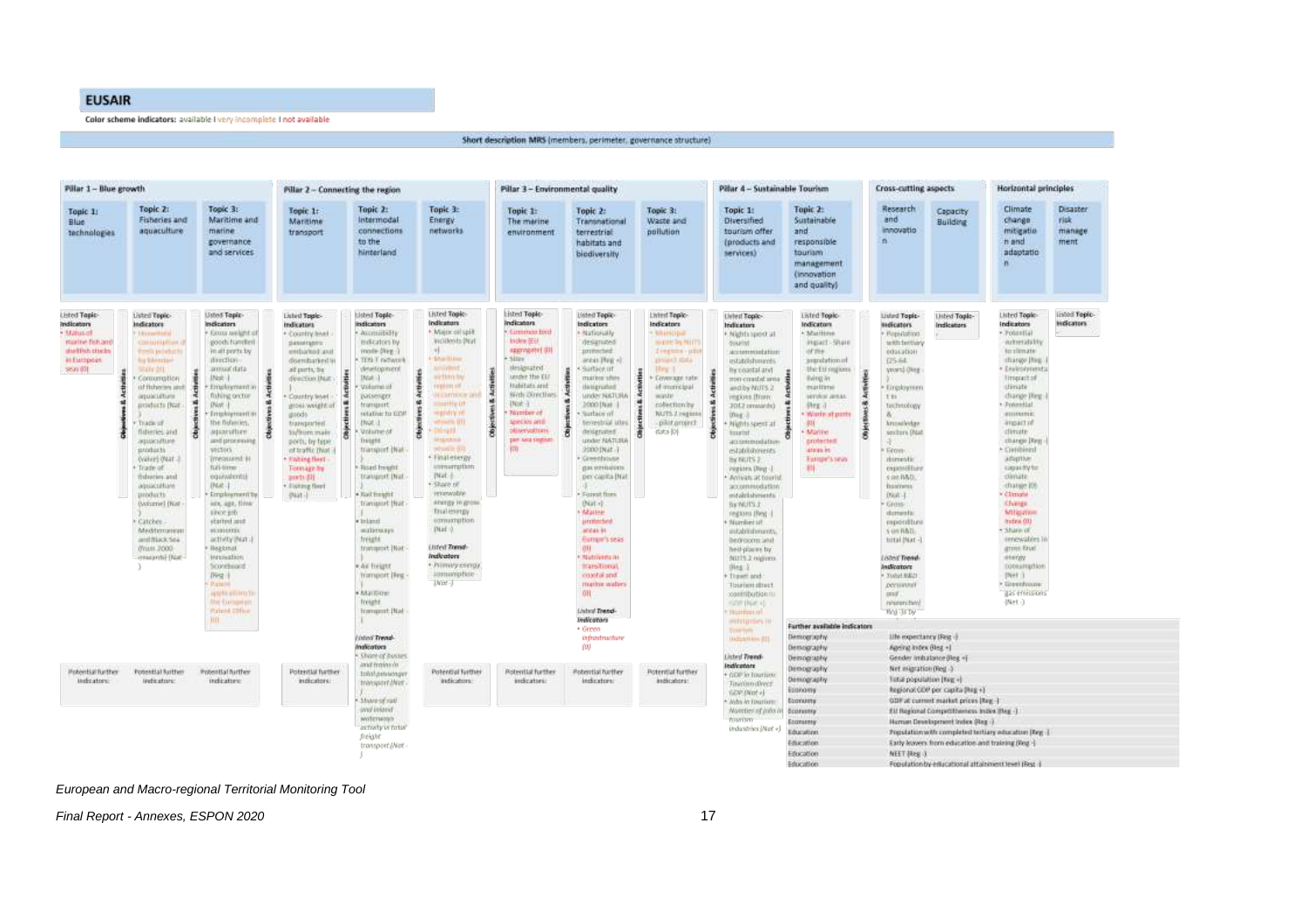**Figure 5 Assessment of indicators for the EUSAIR**

<span id="page-19-0"></span>*European and Macro-regional Territorial Monitoring Tool*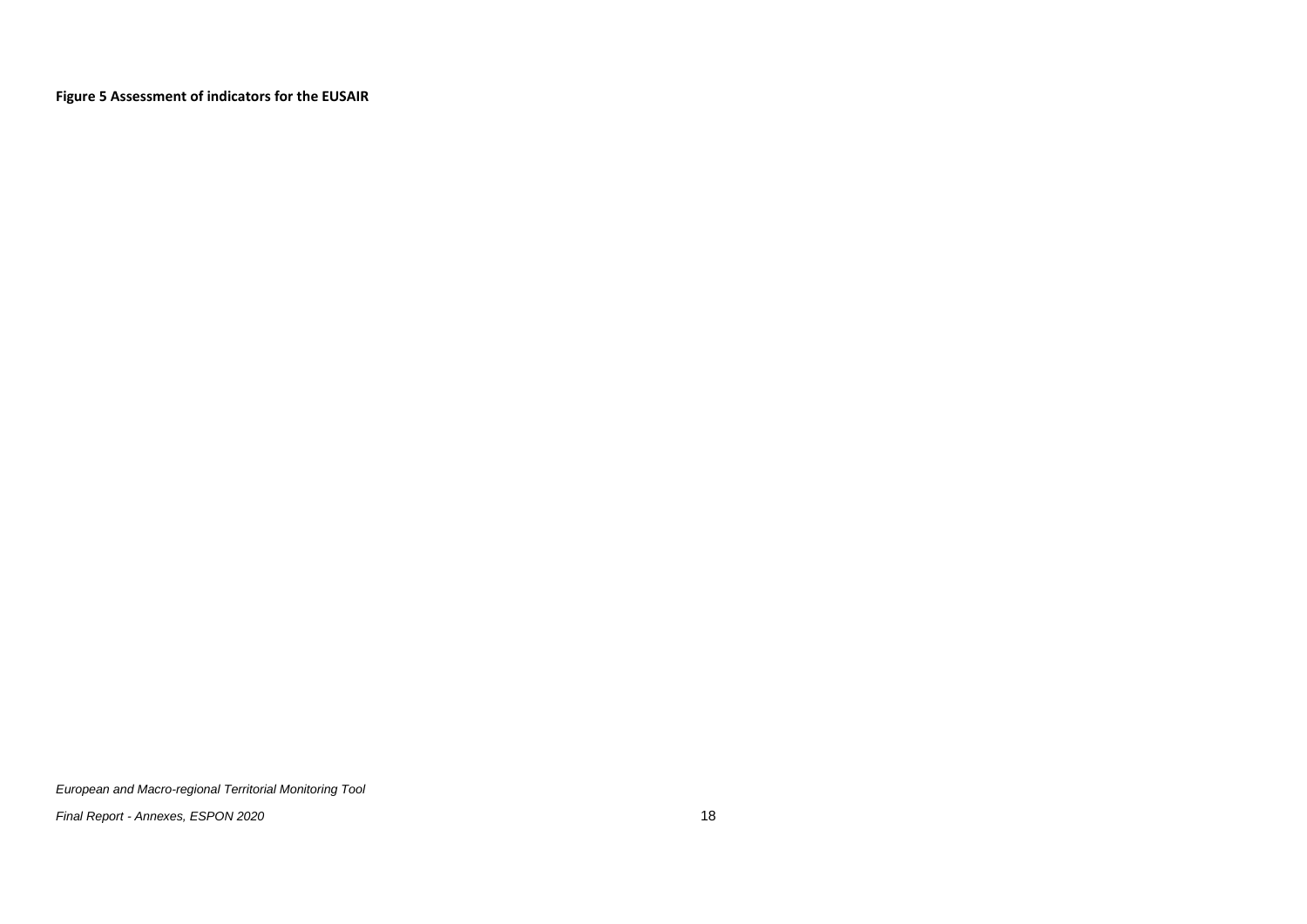# <span id="page-20-0"></span>**2.1.2 Functional areas**

The tool incorporates different functional areas in order to offer data at geographical levels other than the usual NUTS.

This sub-chapter defines how these elements are addressed on the tool:

## **Transnational cooperation areas (TNCA)**

These are aggregates of regions from different countries that are defined for the purpose of allocating funds of INTERREG V B program. In general no indicators exist for this geographical aggregation but it is relatively simple to compute indicators for them based on data at NUTS level.

The TNCA are a total of 16 areas of which 12 are located within continental Europe, which consist of aggregates of NUTS0/NUTS2/NUTS3 elements that are known through correspondence tables that define which NUTS regions are part of the TCA.

These correspondence tables are stored in the system and are used to automatically recalculate indicators by carrying out an operation that is predefined in the system, which can be a sum or an average depending on the indicator. As a result the user receives the value of any given indicator for the TNCA that was selected.

## **Functional Urban Areas (FUA)**

The FUAs consist of a city and its commuting zone and consists of different aggregated LAU2 zones. Some indicators do already exist for this level of territorial disaggregation and are incorporated on the tool directly.

## **Ports**

A shapefile of European ports is available in the tool as a geographical level to display indicators at that level.

## **Marine areas**

The system incorporates several different marine areas for displaying indicators of the EEA, HELCOM and others.

# <span id="page-20-1"></span>**2.1.3 HELCOM**

One key data repository for the EUSBSR, as identified during the two meetings held with VASAB and EUSBSR, is the HELCOM database which contains information in relation to the status of the Baltic Sea. HELCOM offers a list of indicators at <http://stateofthebalticsea.helcom.fi/>

However, most of the data in HELCOM is in raster format and thus it is not readily compatible with the database envisaged for the MRS. ESPON. To the end of incorporating this data, which is needed for several objectives of the EUSBSR, the system has been fed manually from the basin level tables available in HELCOM reports. A future update of the tool could establish a direct connection to the raster datasets through web services to the HELCOM repository (see [Figure 6](#page-21-1)), using the already setup structure for obtaining data from external sources. In this way the data of the system regarding these indicators would always be up to date.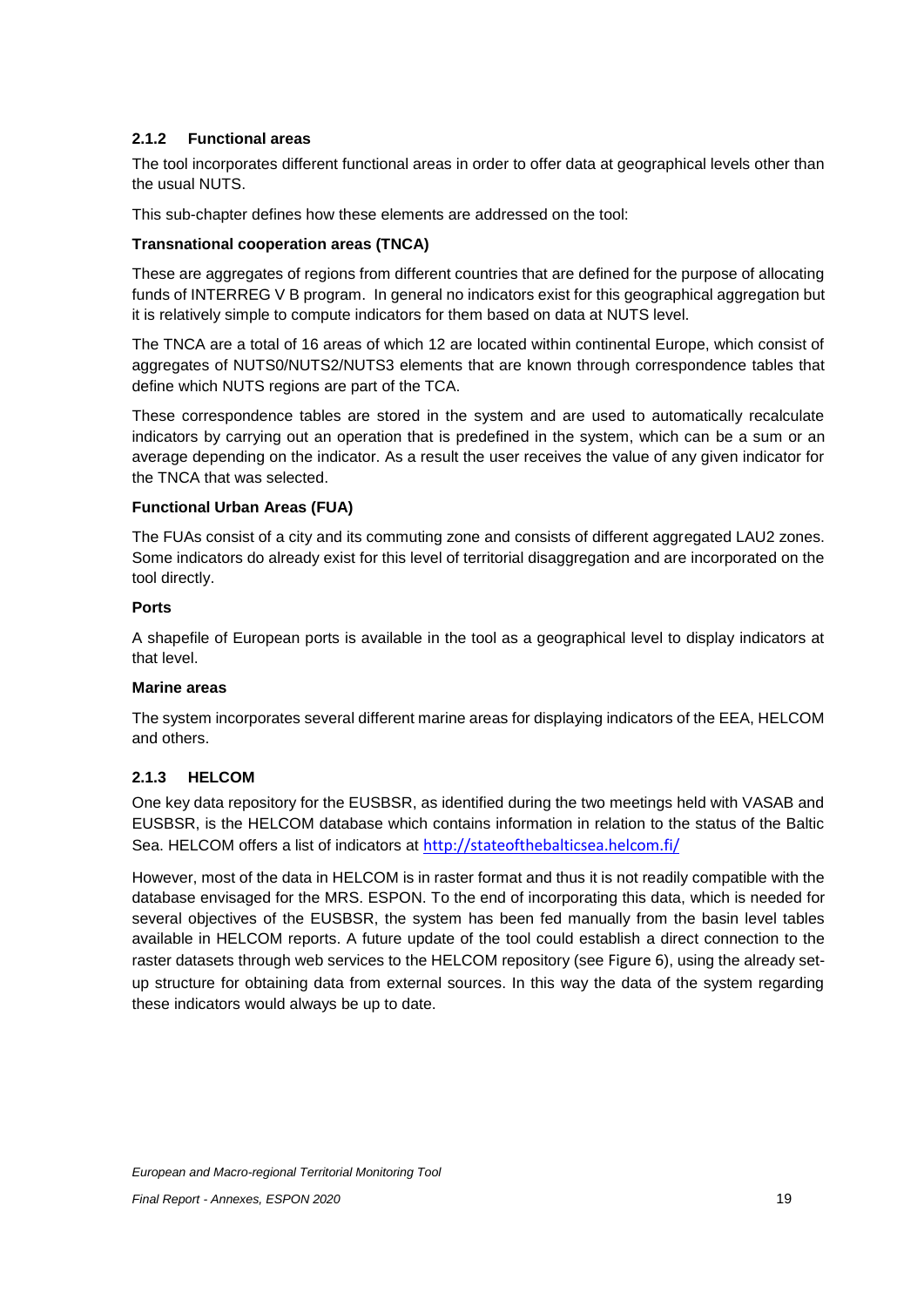

#### <span id="page-21-1"></span>**Figure 6 Eutrophication levels measuring total nitrogen in 2018**

#### **Relevance for the MRS. ESPON:**

HELCOM is the reference source for indicators related to environmental aspects of the Baltic Sea, one of the three main pillar of the EUSBSR. Thus its data has been included as indicators in several objectives of the strategy. The main caveat is that data is available as raster information and not statistical units (Baltic Sea sub-basins).

#### <span id="page-21-0"></span> $2.2$ **Metadata**

The new tool contains a considerable amount of data that needs to be properly documented in terms of metadata in order to be sure that all elements contained on the system can be properly traced to its origin.

The process of data gathering was already started with this need in mind, meaning that all elements compiled so far are properly referenced to its source.

The MRS. ESPON tool contains two main blocks of data:

- Elements obtained automatically from external sources
- Elements stored locally on the MRS. ESPON database

For elements that are integrated through web services from external sources, the system automatically adds the relevant metadata information from the original source. This means that for ESPON database indicators, we attach to each value its source and metadata exactly as delivered by the web services of ESPON database. The same principle applies to EUROSTAT, which also delivers a set of source and metadata information through a web service that can be attached to each cell of data.

For elements stored locally on the database, we include a reference to the source of the data, which is systematized following the structure proposed by INSPIRE (and which is adopted too by the new version of ESPON database), including always a link to the original document that contains the data. This source might be an online source or a document that has to be downloaded.

*European and Macro-regional Territorial Monitoring Tool*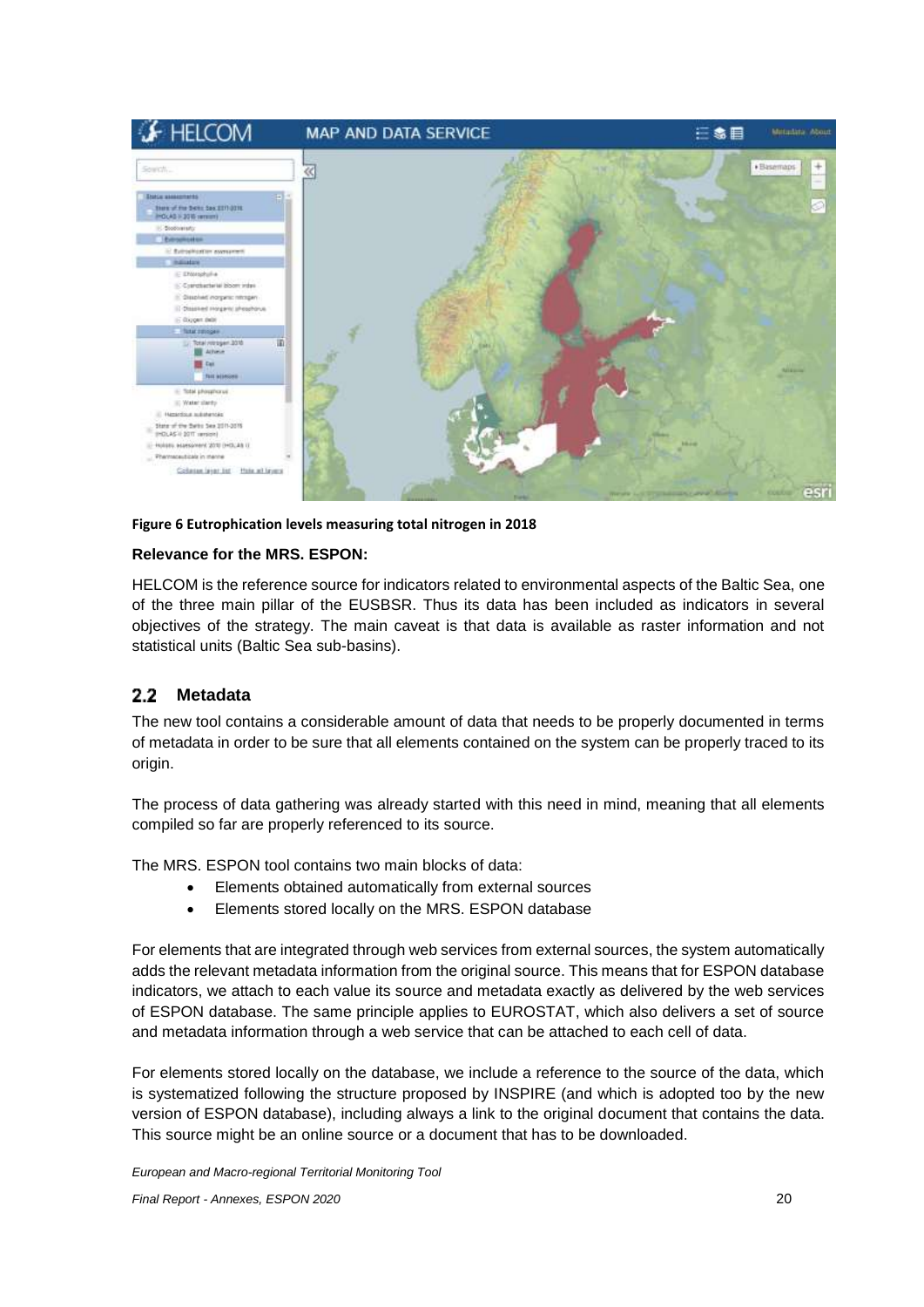Metadata is delivered to the user in two different ways:

- As a comprehensive table with all sources for a given map or graphic when the user downloads the data table behind a map or a graph.
- As small summary table shown as a tooltip when the user clicks on the Metadata info button on any map

| Security<br>& Background |                                                     |                                                                                                                                                                                                                                                                                                                                                                                                                                                                                                                               |                                                                                                            |
|--------------------------|-----------------------------------------------------|-------------------------------------------------------------------------------------------------------------------------------------------------------------------------------------------------------------------------------------------------------------------------------------------------------------------------------------------------------------------------------------------------------------------------------------------------------------------------------------------------------------------------------|------------------------------------------------------------------------------------------------------------|
|                          | <b>ESP</b><br>< 1.327<br>< 690.6                    | ID: 1000<br>Name: Transport by IWW in fonkm<br>Abstract: Intand waterway transport statistics provides:<br>information on the volume and performance of freight.<br>transport on EU inland waterway network. They are<br>reported on the basis of the "territoriality principle" which<br>means that each country reports the loading, unloading<br>and movements of goods that take place on its national<br>territory, irrespective of country of origins of undertakings or<br>place of first loading and final unloading. | Regional Jevel, NUTSE (2013)<br>Source: EATIV, 2019<br>Origin of data: EUROSTAT<br><b>O INDICATOR INFO</b> |
|                          | Indicator and data                                  | Temporal Start: 2007<br>Temporal End: 3017                                                                                                                                                                                                                                                                                                                                                                                                                                                                                    |                                                                                                            |
|                          | The indicator shows the freight trail               | Unit: lons                                                                                                                                                                                                                                                                                                                                                                                                                                                                                                                    | inusand tonnes per km.                                                                                     |
|                          | It must be taken into account that i<br>the Danube. | Source: ELIROSTAT<br>Link: http://appiso.eurostat.ec.europa.eu/nuvshow.do?<br>dataset=tww_go_atygo                                                                                                                                                                                                                                                                                                                                                                                                                            | countries and not only transport on                                                                        |
|                          | Trunds and patterns                                 |                                                                                                                                                                                                                                                                                                                                                                                                                                                                                                                               |                                                                                                            |

<span id="page-22-0"></span>**Figure 7 Example of metadata window on a map in the tool**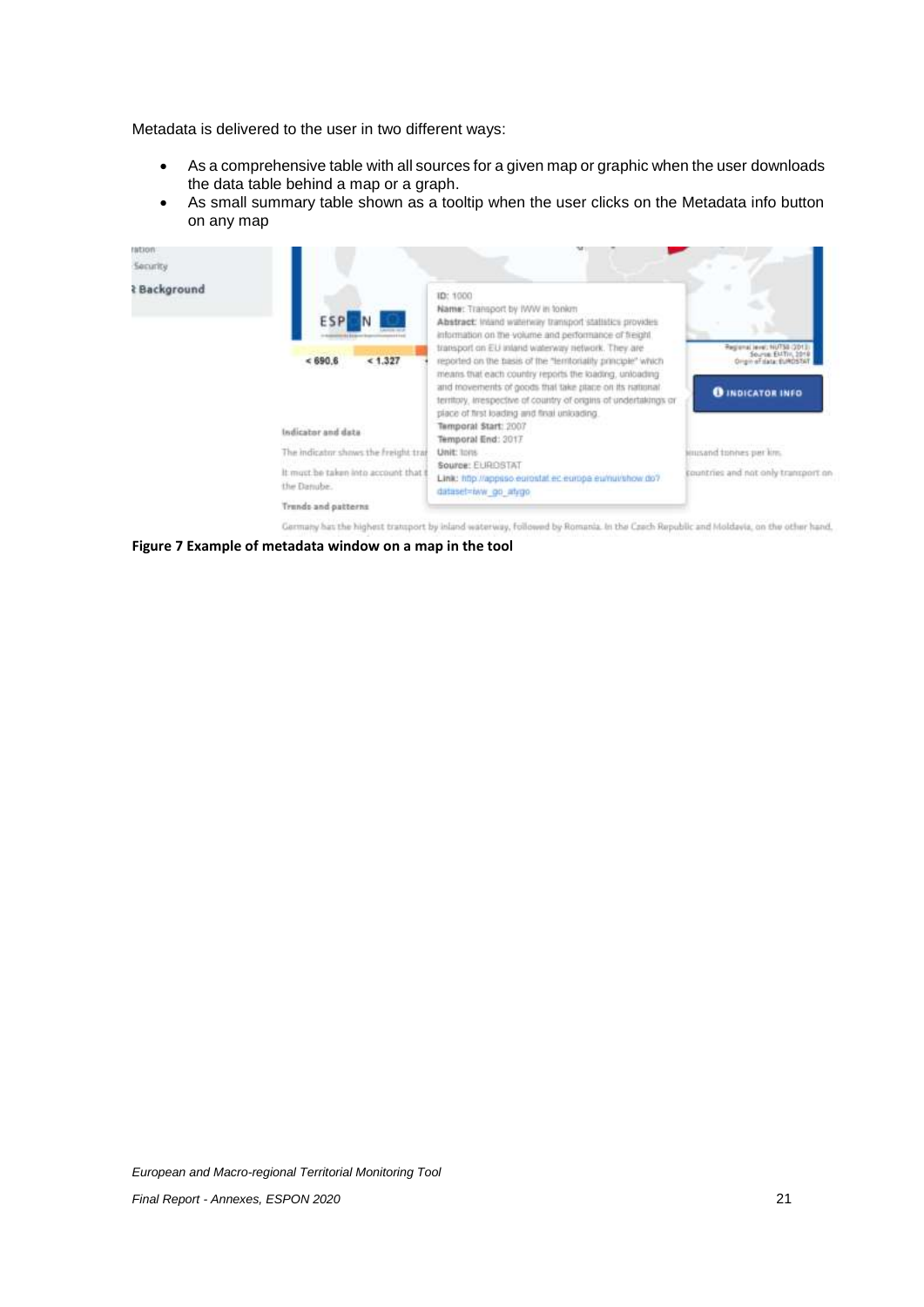# <span id="page-23-0"></span>**3 Annex on contacts and efforts for obtaining data**

Given the fact that the tool covers a wide geographical area and the tool includes many indicators at NUTS2/3 level, there has been a need to obtain information from many sources beyond the main data providers (such as ESPON Database, EUROSTAT, World Bank, OECD, JRC).

To that end the stakeholder consultation has provided valuable contacts to obtain data throughout the project development.

Next table summarizes the direct contacts that were made to obtain direct feedback on data availability:

| Contact                                                               | Relevance for the MRS, ESPON                                  |
|-----------------------------------------------------------------------|---------------------------------------------------------------|
| Gustav Norlen - BT2050 (ESPON)                                        | <b>Indicators for the EUSBSR</b>                              |
| Constanze Metzger - Routes4U project                                  | Indicators on cultural routes for the<br>whole EU             |
| Anna Heugel - Alps2050 (ESPON)                                        | <b>Indicators for EUSALP</b>                                  |
| Schürmann<br><b>Carsten</b><br><b>PROFECY</b><br>(ESPON)              | Indicators on accessibility at LAU2 level<br>for the whole EU |
| <b>Blaz Barboric - Attractive Danube Atlas</b>                        | <b>Indicators for the EUSDR</b>                               |
| Jean Dusart - JRC Danube platform                                     | <b>Indicators for the EUSDR</b>                               |
| Janis Turlajs - Jana Seta / VASAB cities<br>report                    | Indicators at LAU2 level for EUSBSR                           |
| <b>Giannantonio Ballette - COWI</b>                                   | <b>Indicators for the COWI reports</b>                        |
| Irina Karelina - Leontief Centre                                      | <b>Indicators for Russia (EUSBSR)</b>                         |
| Miroslav Veskovic - JRC                                               | Indicators for the Balkans and especially<br>Serbia           |
| <b>Dmitry Kamenetsky - HELCOM</b>                                     | Indicators on environment for the Baltic<br><b>Sea</b>        |
| Davide Autieri - JRC                                                  | Technological integration of data from<br>the JRC platform    |
| Marc Pfister - Federal Office for Spatial<br><b>Development (ARE)</b> | <b>Indicators for Switzerland</b>                             |

#### <span id="page-23-1"></span>**Table 1 Contacts established for data gathering**

In parallel to these contacts, the consortium has been continuously scrutinizing the different data portals of national statistical institutes. Currently MRS. ESPON contains data extracted manually from the following sites and integrated in the local database of the tool. Direct links to the data sources for each specific value are available on the maps of the tool through the territorial unit tooltip:

| Site                                    | <b>Address</b>                            |
|-----------------------------------------|-------------------------------------------|
| <b>Swiss Federal statistical office</b> | https://www.bfs.admin.ch/bfs/en/home.html |

*European and Macro-regional Territorial Monitoring Tool*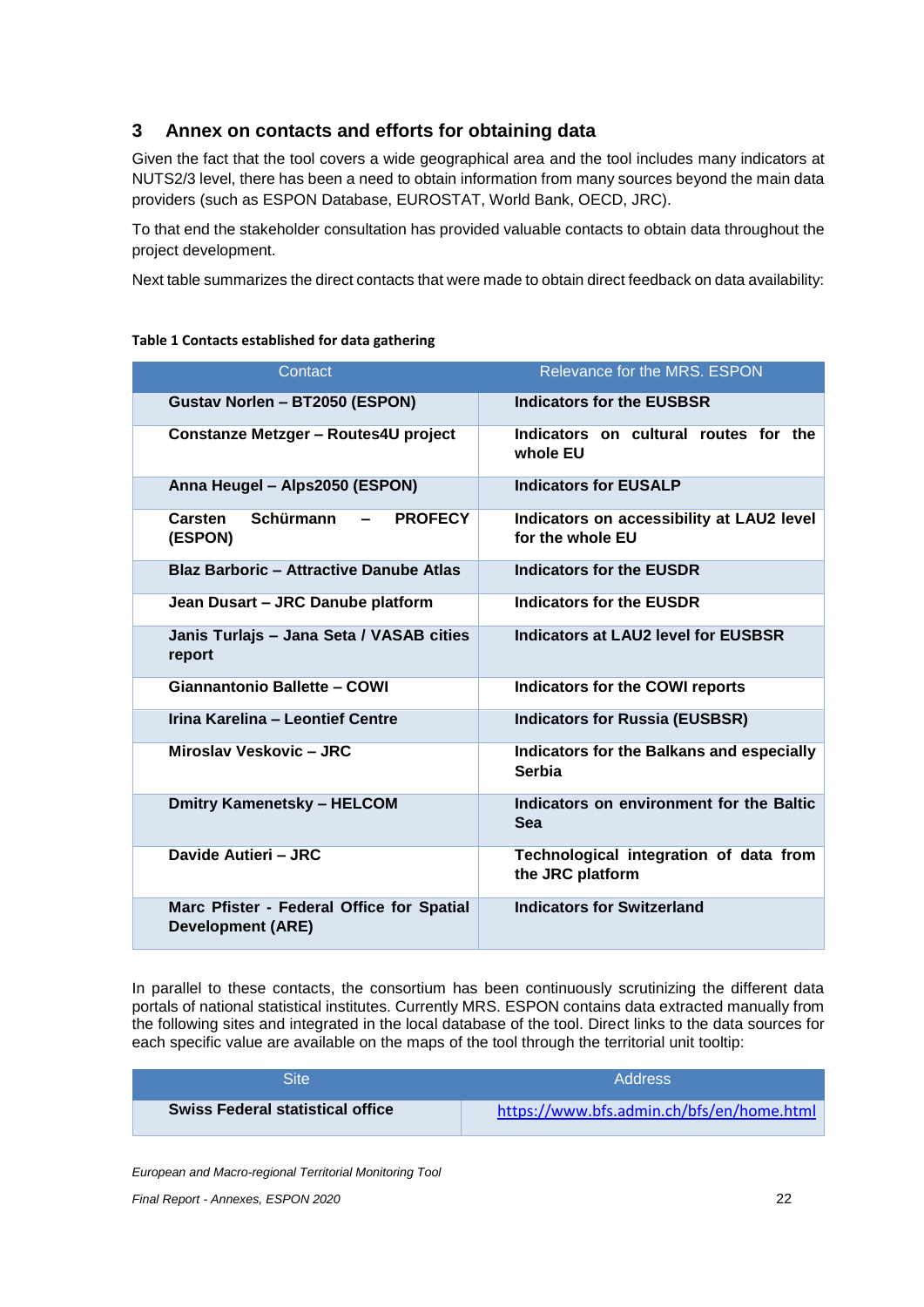| Liechtenstein office of statistics             | https://www.llv.li/                      |
|------------------------------------------------|------------------------------------------|
| Albanian institute of statistics               | http://www.instat.gov.al/en/Home.aspx    |
| <b>Bosnian Statistical agency</b>              | http://www.bhas.ba/                      |
| <b>Serbian Statistical office</b>              | https://www.stat.gov.rs/en-US/           |
| <b>Kosovo Agency of statistics</b>             | https://ask.rks-gov.net/en/              |
| <b>Montenegro Statistical office</b>           | https://www.monstat.org/eng/             |
| North Macedonia Statistical office             | http://www.stat.gov.mk/Default_en.aspx   |
| <b>Moldovan Bureau of statistics</b>           | https://statistica.gov.md/index.php?l=en |
| <b>Ukrainian Statistics service</b>            | https://ukrstat.org/en                   |
| <b>Russian Federal statistics service</b>      | https://eng.gks.ru/                      |
| <b>Belarussian National statistical portal</b> | https://www.belstat.gov.by/en/           |